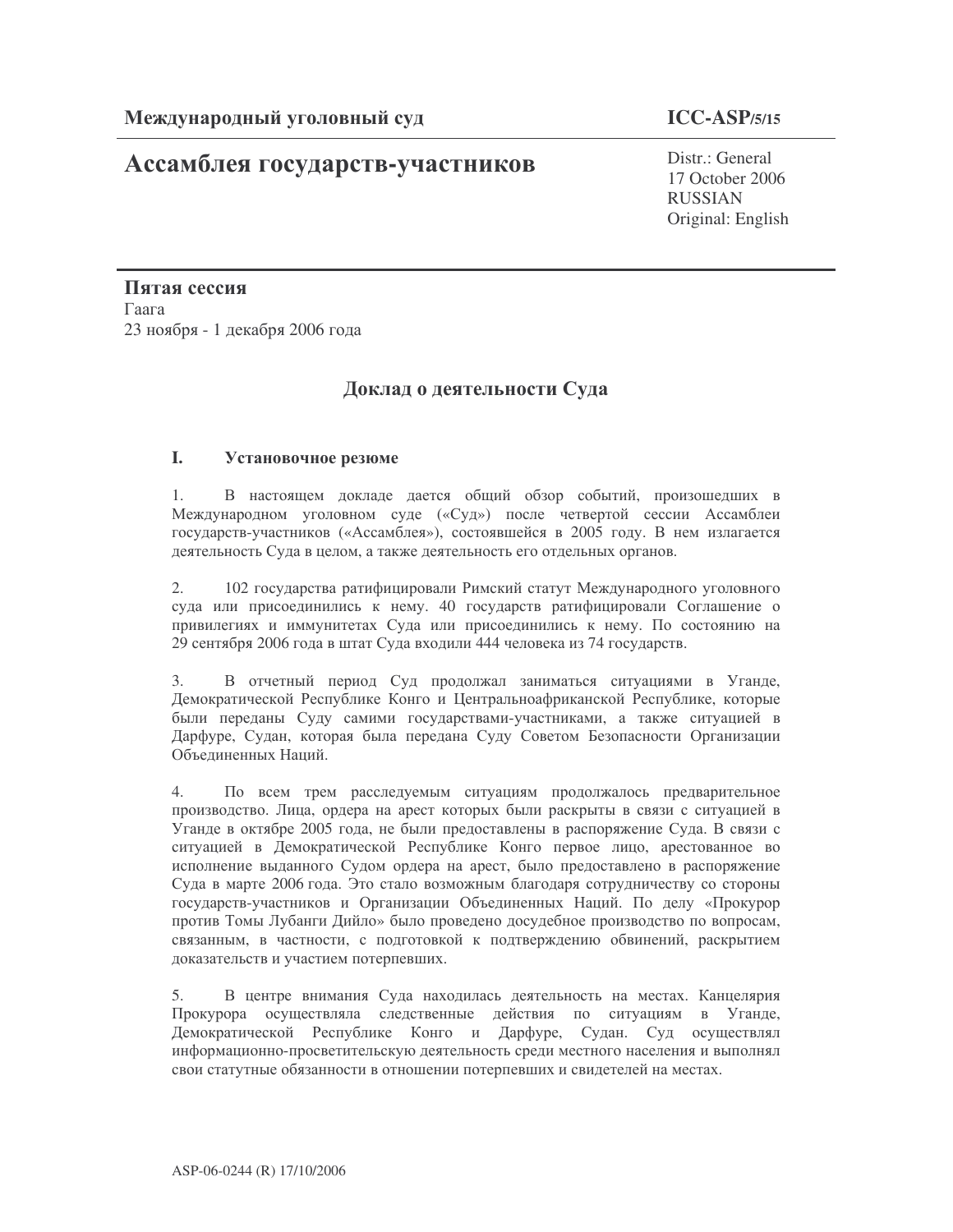6. Среди важных событий, произошедших в Суде со времени четвертой сессии Ассамблеи, были следующие:

- продолжение расследований и досудебного производства по ситуациям в  $\bullet$ Демократической Республике Конго, Уганде и Дарфуре, Судан;
- арест и предоставление в распоряжение Суда г-на Томы Лубанги Дийло;
- $\bullet$ досудебное производство по делу «Прокурор против Томы Лубанги Дийло»;
- $\bullet$ непроизведение ареста и непредоставление в распоряжение Суда лиц, на которых выданы ордера на арест в связи с ситуацией в Уганде;
- расширение информационно-просветительской деятельности в Уганде и  $\bullet$ Демократической Республике Конго;
- дальнейшая отработка потребностей отделений на местах;
- заключение с государствами соглашений о международном сотрудничестве  $\bullet$ в связи с перемещением свидетелей;
- $\bullet$ заключение соглашения о сотрудничестве с Европейским союзом и переговоры по соглашению о сотрудничестве с Африканским союзом; и
- принятие первого Стратегического плана Суда и завершение работы над  $\bullet$ Моделью численности персонала Суда как инструментом планирования.

Спустя более одного года после того, как Суд выдал свой первый ордер на арест 7. в связи с ситуацией в Уганде, остаются невыполненными еще пять ордеров. У Суда нет своих собственных полицейских сил для ареста этих лиц. В этом он зависит от сотрудничества государств и международных организаций. Без необходимого сотрудничества в деле ареста и предоставления лиц в распоряжение Суда судебное разбирательство не может состояться.

#### **II.** Судебная деятельность

## Судопроизводство

8. Суд придерживается принципа публичного судопроизводства. Решения Палат публикуются на веб-сайте Суда (www.icc-cpi.int). Однако в некоторых обстоятельствах судопроизводство, возможно, потребуется осуществлять конфиденциально, например, для защиты безопасности потерпевших и свидетелей. Как таковое, не всякое судопроизводство всегда является публичным.

#### A. Палата предварительного производства I

#### $l.$ Ситуация в Демократической Республике Конго

9. В период с января по август 2006 года Палата предварительного производства I получила 68 досье от участников и вынесла 18 решений в связи с ситуацией в Демократической Республике Конго в целом. Среди вопросов, по которым выносятся решения, были право потерпевших на участие в досудебном производстве и основания для получения разрешения на обжалование решений Палат предварительного производства. Кроме того, Палата получила 393 досье общим объемом 9 931 страница и вынесла 92 решения по делу «Прокурор против Томы Лубанги Дийло». За этот период по делу Лубанги было проведено 14 слушаний и вынесено 19 устных решений.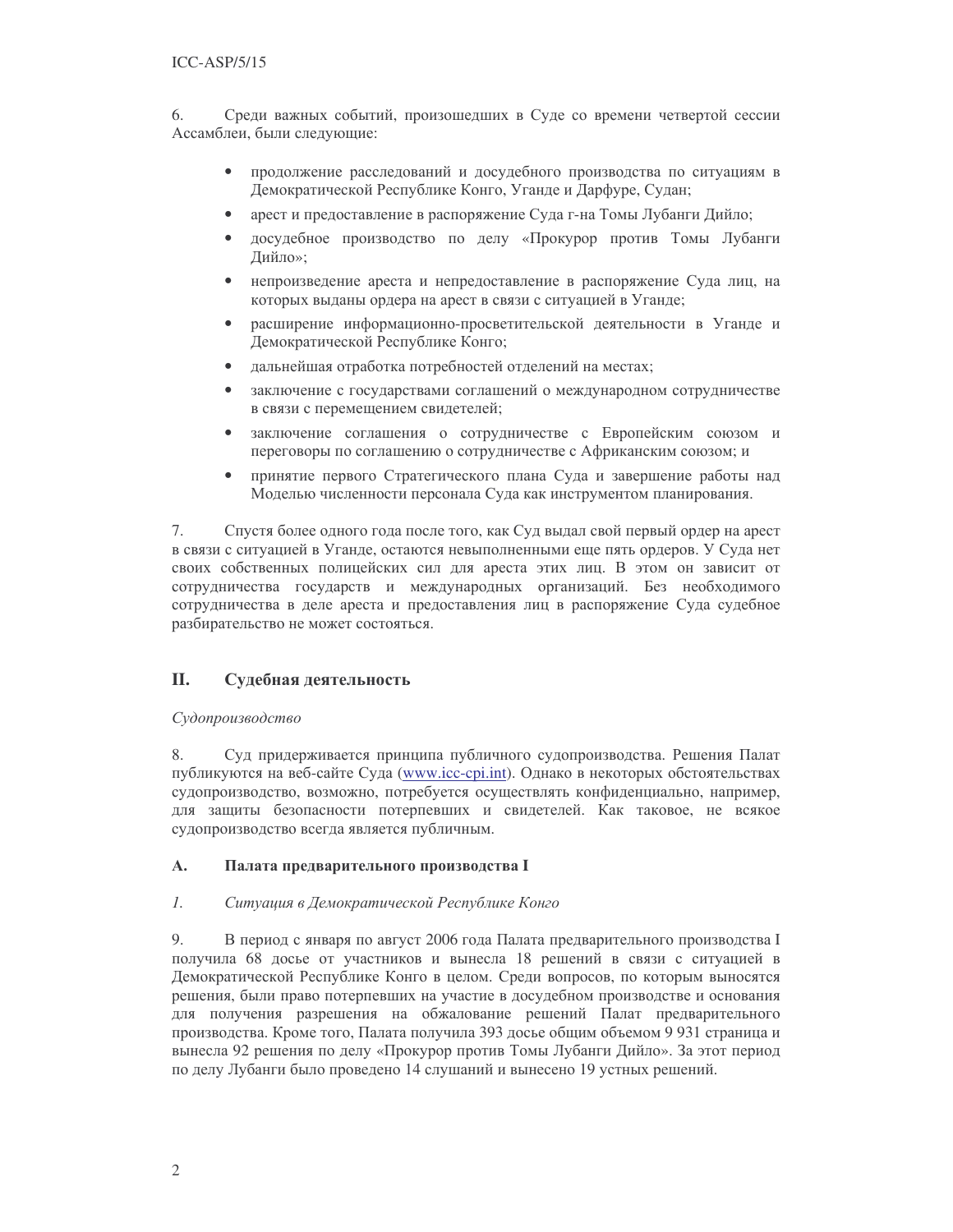$10<sub>1</sub>$ 10 февраля 2006 года Палата предварительного производства I выдала в конфиденциальном порядке ордер на арест Томы Лубанги Дийло, который обвиняется в военных преступлениях, а именно призыве и вербовке детей в возрасте до 15 лет и использовании их для активного участия в боевых действиях. Суд направил Демократической Республике Конго просьбу об аресте и предоставлении этого лица в его распоряжение, и 17 марта 2006 года г-н Лубанга был предоставлен в распоряжение Суда. В тот же день Палата раскрыла факт выдачи ордера на арест.

11. Важный элемент судопроизводства по делу Лубанги связан с раскрытием доказательств Канцелярией Прокурора в преддверии слушаний для подтверждения обвинений. Защитой было раскрыто или проверено более 400 документов и более 5 000 страниц информации. Палата выносила решения, касавшиеся системы раскрытия и редактирования подлежащих раскрытию материалов. Среди других вопросов, решения по которым были приняты Палатой, были право потерпевших на участие в деле и защита потерпевших и свидетелей.

12. 24 мая 2006 года слушания для подтверждения обвинений, первоначально запланированные на июнь, были отложены в целях обеспечения достаточного времени для принятия мер, необходимых для защиты свидетелей в Демократической Республике Конго. 21 сентября 2006 года слушания были отложены во второй раз в целях обеспечения достаточного времени для участия защиты. На слушаниях, посвященных подтверждению обвинений, Прокурору необходимо будет подкрепить обвинения в адрес г-на Лубанги достаточными доказательствами, с тем чтобы создать веские основания для того, чтобы можно было поверить в совершение приписываемых ему преступлений. Если обвинения будут подтверждены, то тогда состоится судебное разбирательство.

#### $2.$ Ситуация в Дарфуре, Судан

13. В связи с ситуацией в Дарфуре, Судан, было проведено первоначальное предварительное производство в целях решения таких вопросов, как безопасность потерпевших и свидетелей. В период с января по август 2006 года было получено девять досье и вынесено три решения.

#### **B.** Палата предварительного производства II

### Ситуация в Уганде

14. В период с января по август 2006 года по ситуации в Уганде было представлено в общей сложности 43 документа, 34 из которых были по делу «Прокурор против Кони и др.». Пять ордеров на арест, выданных Судом в 2005 году, оставались невыполненными. Суд должен целиком полагаться на государства и международные организации в деле исполнения ордеров на арест и предоставления этих лиц в его распоряжение. Без их ареста и предоставления в распоряжение Суда судебные разбирательства не состоятся.

#### $\mathbf{C}$ . Палата предварительного производства III

### Ситуация в Центральноафриканской Республике

В период с января по август 2006 года в связи с ситуацией в  $15.$ Центральноафриканской Республике одно решение было вынесено 28 марта 2006 года. Решение о том, открывать ли расследование, выносит Прокурор. Прокурор еще не решил, начинать ли расследование по этой ситуации.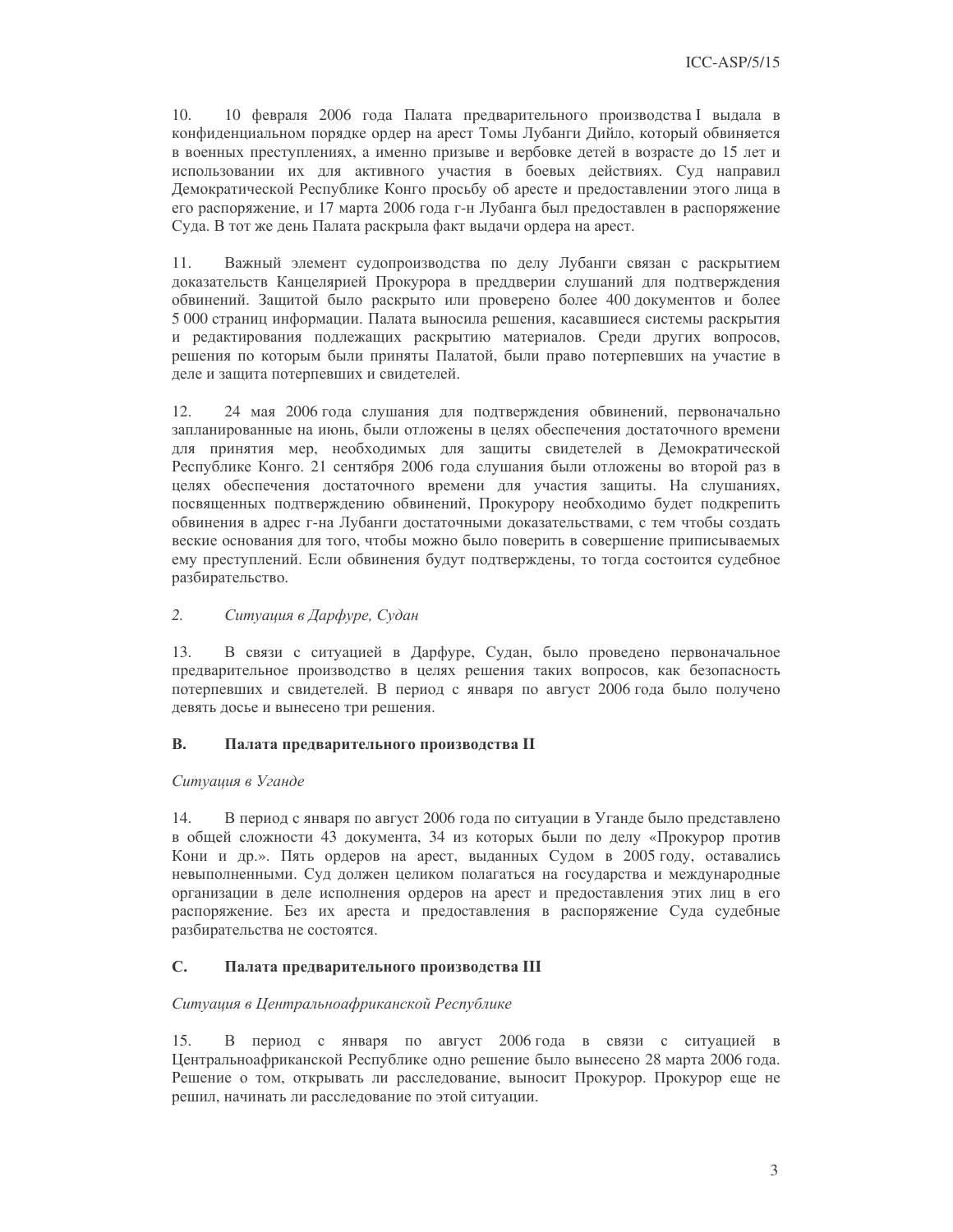#### D. Апелляционная палата

 $16.$  $\overline{B}$ отчетный период Апелляционная палата занималась первыми предварительными апелляциями. Вопросы, по которым были поданы апелляции, касались сферы возможного апелляционного пересмотра и решений Палаты предварительного производства относительно юрисдикции и приемлемости.

17. 13 июля 2006 года Апелляционная палата, проводившая открытое заседание, вынесла свое первое решение по существу, отклонив ходатайство Прокурора об экстренном пересмотре решения Палаты предварительного производства I. В соответствующем решении, пересмотра которого добивался Прокурор, Палата предварительного производства I отказала Прокурору в разрешении обжаловать ее решение об удовлетворении заявлений шести потерпевших на участие в судопроизводстве.

#### E. Президиум

18. Функции Президиума включают судебные и юридические функции, административные функции, включая координацию между органами, и функции в сфере внешних связей.

19 После избрания Ассамблеей шести судей завершающий срок своей службы Президиум созвал седьмую пленарную сессию судей в целях распределения судей между отделами и избрания нового Президиума. Судьи вновь избрали судью Филиппа Кирша и судью Акуа Куеньехиа Председателем и первым заместителем Председателя, соответственно, а судью Рене Блаттманна - вторым заместителем Председателя.

20. Президиум продолжал оказывать поддержку работе Палат и периодически информировал судей о происходящих в Суде событиях с помощью совещаний и информационных бюллетеней.

21. Согласно пункту 1 правила 14 Правил процедуры и доказывания Президиум 6 марта 2006 года утвердил Регламент Секретариата. После консультаций с Секретариатом Президиум одобрил пересмотренные стандартные бланки заявлений на участие потерпевших в судопроизводстве и на возмещения потерпевшим.

22. По мере необходимости Президиум созывал совещания Координационного совета по различным вопросам, включая принятие Стратегического плана Суда и подготовку бюджета на 2007 год. В 2006 году Координационный совет также совместно контактировал с персоналом в связи со Стратегическим планом и другими вопросам, представляющими интерес для всех сотрудников.

23. При осуществлении деятельности в области внешних связей основной задачей Президиума по-прежнему было повышение информированности общественности и понимание ею работы Суда. Председатель встречался с должностными лицами правительств, представителями государств, парламентариями и представителями международных и региональных организаций. Он также выступал перед представителями многочисленных неправительственных организаций, научных кругов, средств массовой информации и широкой общественности.

24. В июне 2006 года Председатель посетил Африканский союз в Аддис Абебе, где он имел беседу с представителем Совета мира и безопасности Африканского союза и встречался с Председателем Комиссии Африканского союза. По приглашению ряда других стран Председатель совершал поездки по всему миру с целью распространения информации о Суде.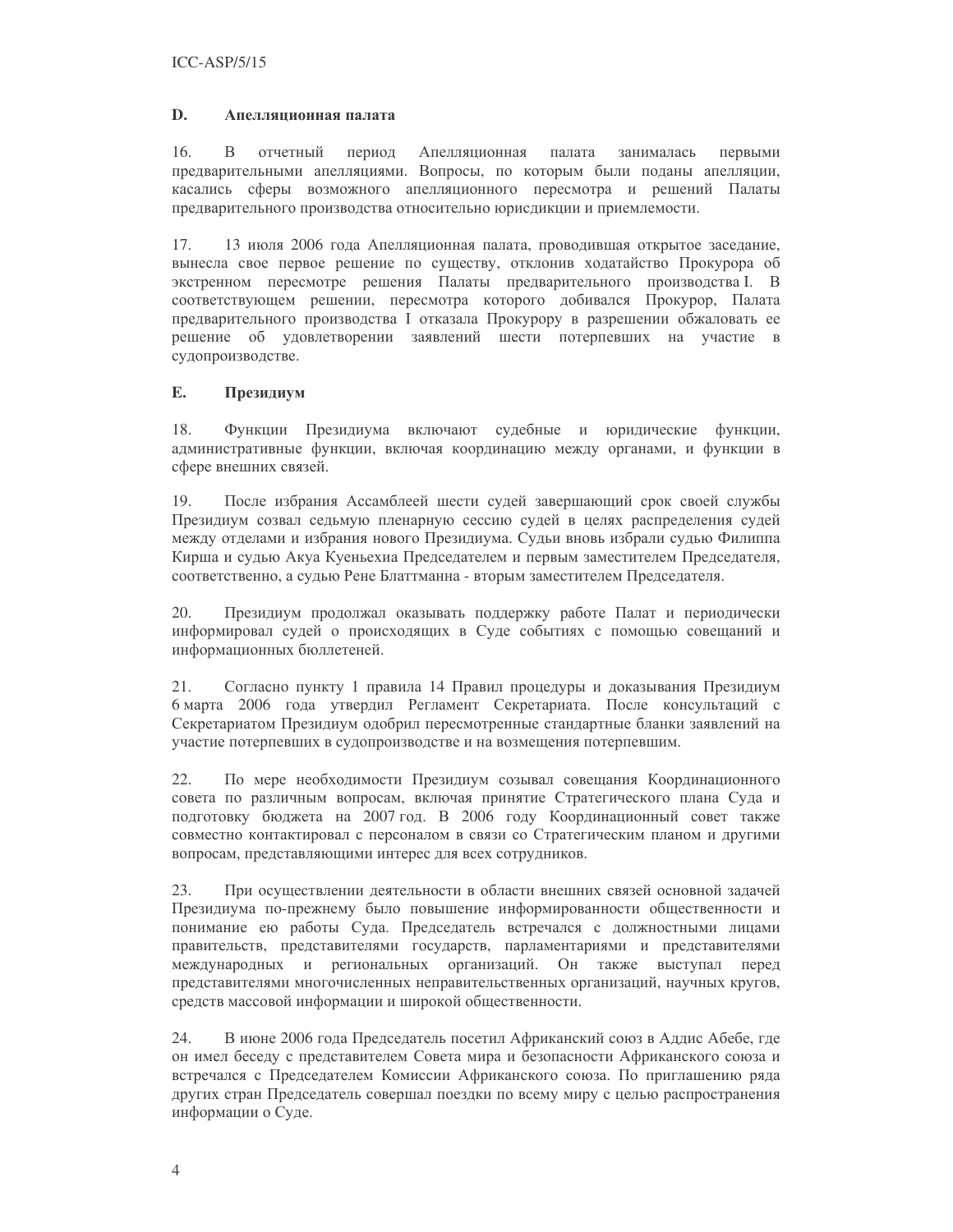$25.$ Президиум осуществлял контроль за переговорами по международным соглашениям, которые велись Секцией юридического консультативного обслуживания Секретариата. Президиум продолжал обсуждение с государствами вопросов, связанных с приведением приговоров в исполнение. В октябре 2005 года было заключено первое соглашение о приведении приговоров в исполнение. С тех пор никаких новых соглашений заключено не было.

#### $\mathbf{F}$ Отлеления и Палаты

26. 26 января 2006 года Ассамблея избрала шесть судей на девятилетний срок. Пять из избранных судей - Акуа Куеньехиа, Сан Хюн Сон, Ханс-Петер Кауль, Эркки Коурула и Анита Ушацка – уже работали судьями. Судья Екатерина Трендафилова была избрана Ассамблеей впервые. 10 марта 2006 года шесть судей, избранных в Суд, взяли торжественное обязательство в месте пребывания Суда в Гааге.

27. 11 марта 2006 года была проведена пленарная сессия для следующего распределения судей по отделениям:

- Апелляционное отделение: Эркки Коурула, Председатель Отделения; Филипп Кирш; Георгиос Пикис; Наванетхем Пиллэй; и Сан Хюн Сон;
- Судебное отделение: Рене Блаттманн; Карл Т. Хадсон-Филлипс; Элизабет  $\bullet$ Одьё Бенито; Морин Хардинг Кларк; Анита Ушацка; и Эйдриен Фулфорд;
- $\bullet$ Отделение предварительного производства: Ханс-Петер Кауль, Председатель Отделения; Акуа Куеньехиа, Клод Жорда; Мауро Полити; Фатумата Дембеле Диарра; Сильвия Стайнер; и Екатерина Трендафилова.

28. После своего избрания в марте Президиум вновь создал Палаты предварительного производства. В настоящее время существуют следующие Палаты предварительного производства:

- Палата предварительного производства I: судьи Жорда (председатель), Куеньехиа и Стайнер;
- Палата предварительного производства II: судьи Полити (председатель), Лиарра и Трендафилова: и
- Палата предварительного производства III: судьи Стайнер (председатель), Кауль и Трендафилова.

27 января 2006 года согласно пункту 2 положения 4 Регламента Суда 29. Консультативный комитет по правовым документам избрал судью Эркки Коурулу, представителя Апелляционной палаты, Председателем Комитета на три года. В 2006 году Консультативный комитет собирался три раза.

#### Ш. Канцелярия Прокурора (судопроизводство и расследования)

30. Канцелярия Прокурора проводит расследования ситуаций продолжающегося насилия, даже если выезд в соответствующие районы невозможен или если на данной территории разрушены действующие институты. Это создает проблемы в плане безопасности, охраны здоровья и благополучия персонала и требований материальнотехнического и лингвистического обеспечения. В свете этих проблем Канцелярия, исходя из положений Римского статута, концентрировала свои усилия на наиболее серьезных преступлениях и на тех, кто несет наибольшую ответственность за эти преступления.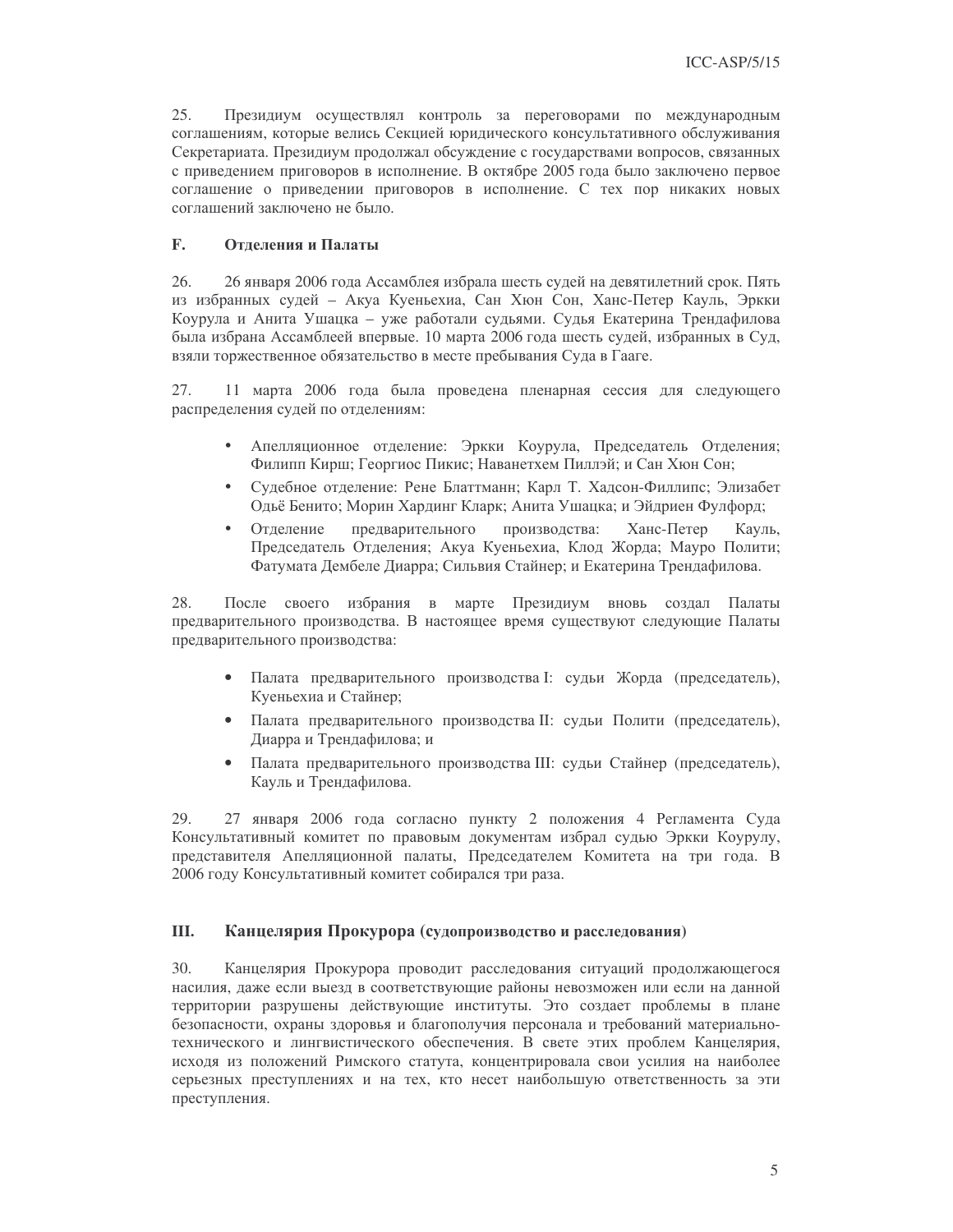#### $\mathbf{A}$ . Судопроизводство

### Демократическая Республика Конго

12 января 2006 года после 18 месяцев расследования Канцелярия Прокурора 31. представила опечатанную заявку на выдачу ордера на арест Томы Лубанги Дийло, о чем уже говорилось выше.

32. Г-н Лубанга является гражданином Конго и предполагаемым основателем и лидером Союза конголезских патриотов (СКП) и его военного крыла -Демократических сил за освобождение Конго (ФДЛС). Согласно раскрытому ордеру на арест, как Председатель СПК и главнокомандующий ФДЛС г-н Лубанга, как предполагается, осуществлял полный контроль над принятием и осуществлением СПК и ПСОК политики и практики, которые включали призыв и вербовку в ПСОК детей в возрасте до 15 лет и использование детей в возрасте до 15 лет для активного участия в боевых действиях<sup>1</sup>. Что касается дополнительных обвинений, то Канцелярия заявила, что она отложит расследование других преступлений до завершения первого судебного разбирательства по его делу.

Принятие решения о сроках и содержании ордера на арест ускорила 33. возможность скорого освобождения г-на Лубанги. Он (наряду с другими лидерами ополченцев) содержался под стражей в Демократической Республике Конго с марта 2005 года, как сообщалось, за убийство 25 февраля 2005 года миротворцев Организации Объединенных Наций. Существовала возможность того, что он будет освобожден, когда вопрос о его содержании под стражей был пересмотрен в марте 2006 года компетентным военным судьей. После рассмотрения доказательств, собранных в ходе расследования, включая связь обвиняемого с преступлениями, Канцелярия приняла решение подать заявку на выдачу ордера на арест.

Со времени первой явки г-на Лубанги Канцелярия занималась, как это 34. отмечалось выше, активным судопроизводством. Канцелярия раскрыла или разрешила изучить примерно 400 документов и более 5000 страниц информации, включая инкриминируемые и потенциально оправдательные доказательства.

35. 28 августа 2006 года Канцелярия Прокурора представила официальный документ с обвинениями в адрес г-на Лубанги, в котором он обвинялся в призыве и вербовке детей в возрасте до 15 лет и использовании их для активного участия в боевых лействиях.

#### **B.** Расследование

36. Пока следственная группа по делу СКП продолжает подготовку судебного разбирательства, вторая следственная группа занимается преступлениями, которые предположительно совершила другая вооруженная группа в Итури. Канцелярия придерживается последовательного подхода, поскольку это ее политика, и она заявила, что дело г-на Лубанги будет первым, но не последним в данной ситуации. Существуют различные возможности в плане последующих дел. Помимо ситуации в Итури Канцелярия продолжает оценку ситуации в других провинциях Демократической Республики Конго.

<sup>&</sup>lt;sup>1</sup> http://www.icc-cpi.int/library/cases/ICC-01-04-01-06-2\_tEnglish.pdf.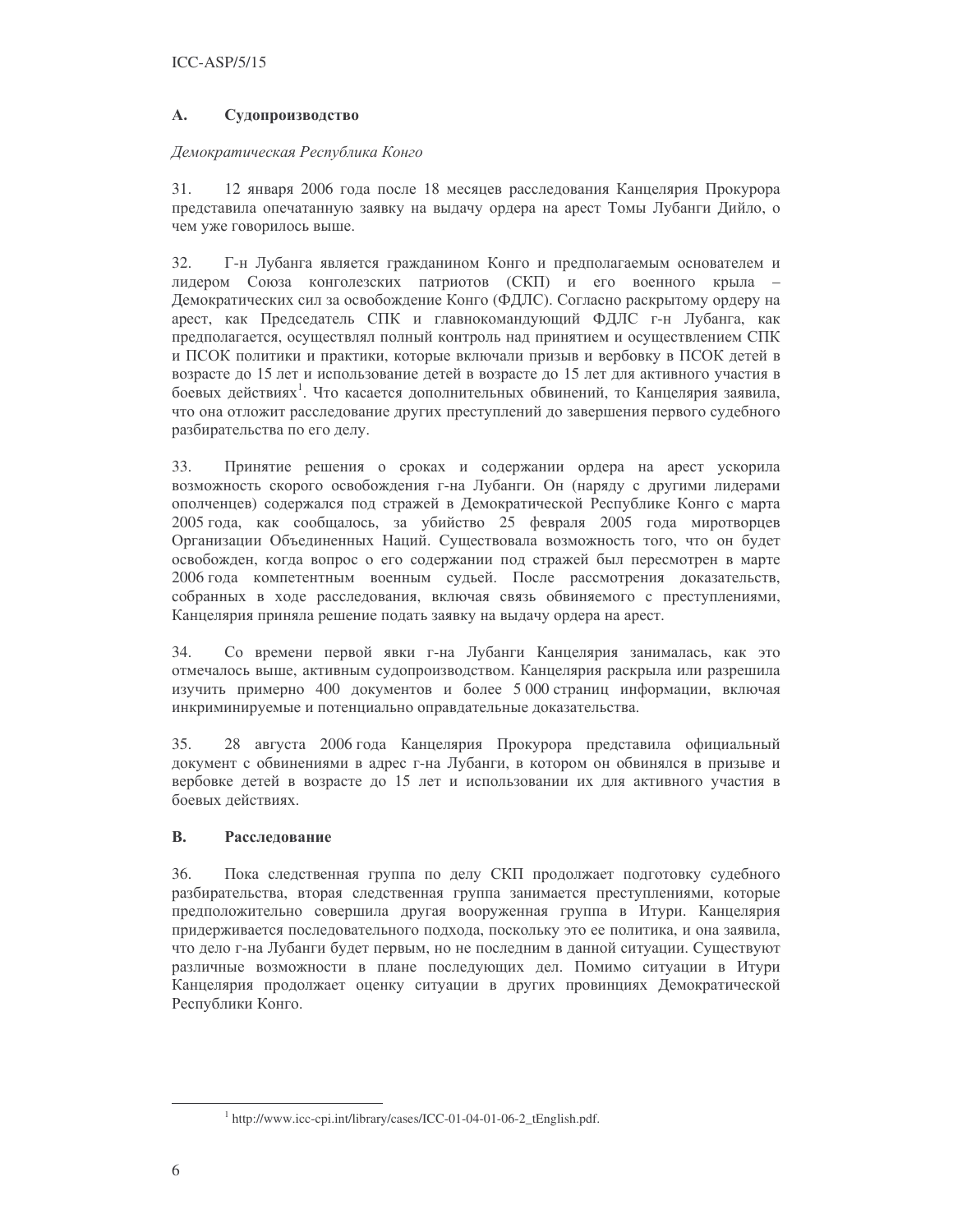#### $\mathcal{I}$ . Уганда

37. Канцелярия продолжала собирать доказательства в отношении преступлений, предположительно совершенных пятью лицами, указанными в ордерах на арест, которых были выданы в 2005 году. Канцелярия продолжала заниматься ситуацией в северной части Уганды в целом и собирать информацию о преступлениях, предположительно совершенных другими группами, включая Народные силы обороны Уганды.

38. В августе 2006 года Канцелярия получила сообщения о смерти Раски Луквии одного из пяти лиц, ордера на арест которых были выданы. Г-н Луквия предположительно входил в близкое окружение Джозефа Кони из числа высших командиров. По просьбе правительства Уганды Канцелярия оказала помощь в процессе идентификации. Результаты этого процесса пока не известны, однако по его завершении будут преданы гласности.

39. В мае 2006 года получили новый импульс посреднические усилия, направленные на прекращение конфликта, что привело к прекращению боевых действий в августе 2006 года. Были установлены каналы связи с правительством Уганды и другими соответствующими сторонами, имеющими отношение к этой инициативе, и Канцелярия по-прежнему находится в курсе событий.

В июле 2006 года министр безопасности Уганды г-н Амама Мбабази посетил 40. Суд в рамках регулярных обменов между Канцелярией Прокурора и правительством Уганды. Канцелярию проинформировали о последних событиях на мирных переговорах. Правительство Уганды особо отметило позитивный вклад ордеров в то, чтобы заставить Армию сопротивления Бога начать переговоры, и это было подтверждено и другими, в том числе и Яном Эгеланном - заместителем Генерального секретаря Организации Объединенных Наций по гуманитарным вопросам<sup>2</sup>. Правительство Уганды никогда не добивалось отзыва ордеров на арест.

#### $2.$ Дарфур, Судан

41. Продолжающийся конфликт не позволял Канцелярии проводить расследования в Дарфуре на месте. Согласно Римскому статуту, Канцелярия несет юридическое защищать потерпевших и свидетелей. Поэтому отсутствие обязательство функционирующей и действенной системы для их защиты препятствовало проведению эффективного расследования на территории Дарфура.

42. Тем не менее Канцелярия продолжала добиваться существенного прогресса в расследовании. Она провела примерно 50 миссий в более чем 15 стран (включая страны региона), устанавливала контакты и опрашивала сотни свидетелей, собирала многочисленные доклады экспертов, а также собирала и анализировала тысячи документов.

Канцелярия изыскивала различные формы сотрудничества со сторонами в 43. конфликте. Важным компонентом любых будущих операций будет также помощь со стороны Африканского союза и Организации Объединенных Наций. С этой целью Канцелярия заключила ряд соглашений с международными организациями и органами, и в то же время были выполнены или выполняются многочисленные просьбы об оказании помоши

<sup>2</sup> Брифинг заместителя Генерального секретаря по гуманитарным вопросам и Координатора чрезвычайной помощи по положению в Африке (документ Организации Объединенных Наций, S/PV.5525, 15 сентября 2006 года).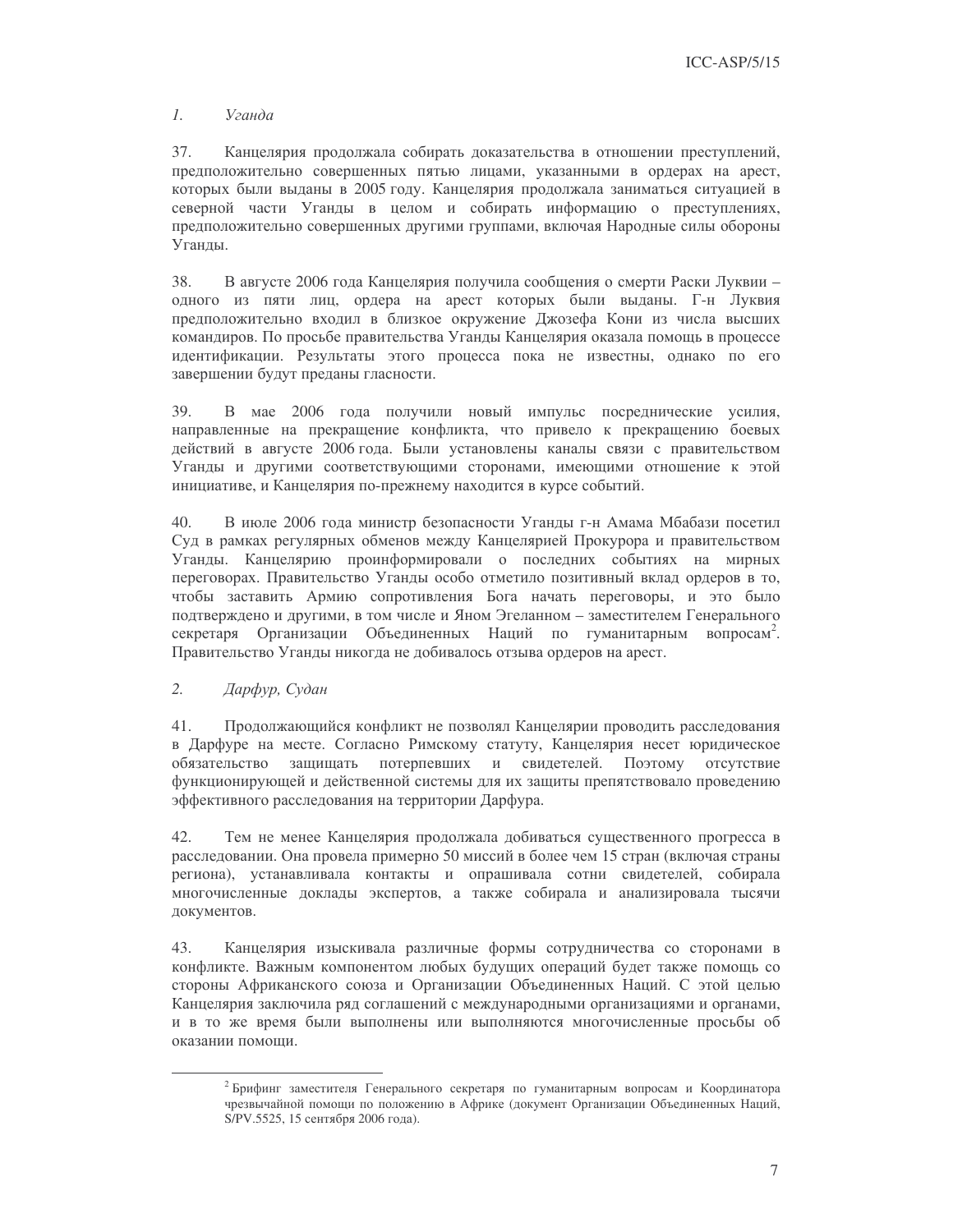44. В ответ на просьбы Канцелярии правительство Судана содействовало проведению в отчетный период трех поездок делегаций в Судан. В феврале 2006 года делегация извлекла пользу из обширной программы встреч с местными, судебными и правоохранительными органами. Правительство Судана сотрудничало с Канцелярией, «предоставляя беспрепятственный доступ ко всем необходимым должностным лицам на встречах, которые официально записывались на видео»<sup>3</sup>. Делегация активно контактировала с судьями, прокурорами и представителями полиции, а также других правительственных департаментов. В ходе этой миссии Канцелярия собрала значительный объем информации для выяснения, занималось ли или занимается ли правительство Судана теми видами дел, которые Канцелярия, вероятно, выберет для уголовного преследования.

45. В мае 2006 года правительство Судана представило в ответ на вопросы, поставленные Канцелярией, письменный доклад с информацией о различных этапах конфликта с точки зрения правительства на вопросы, начиная с военных структур и структур безопасности, функционирующих в Дарфуре, и кончая правовой системой, регулирующей проведение военных операций и деятельность других сторон в конфликте<sup>4</sup>.

В июне 2006 года была проведена еще одна миссия в Судан. Она 46. предусматривала дальнейшую деятельность по сбору фактов, включая встречи с офицерами вооруженных сил, в целях дальнейшего прояснения письменного доклада.

47. В августе 2006 года делегация Канцелярии провела свою третью в этом году миссию в Хартум. Представители Канцелярии провели официальные опросы двух высокопоставленных должностных лиц из числа тех, с кем они хотели бы побеседовать. Этими лицами были люди, которые в силу своего положения могли представить информацию о деятельности правительства Судана и других сторон в конфликте в Дарфуре.

48. В течение периода, прошедшего со времени представления последнего доклада Ассамблее, Прокурор дважды информировал Совет Безопасности Организации Объединенных Наций о ходе расследования, просьба о чем содержалась в резолюции 1593 (2005) Совета Безопасности, - один раз 13 декабря 2005 года и второй раз 14 июня 2006 года.

#### $\overline{C}$ . Судопроизводство

49. 31 августа 2006 года Антонио Кассез в качестве Председателя Международной следственной комиссии по Дарфуру представил письменные замечания относительно защиты свидетелей и сохранения доказательств в Дарфуре во исполнение решения Платы предварительного производства I с предложением представить замечания в осуществление правила 103 Правил процедуры и доказывания. 11 сентября Прокурор направил письменный ответ на замечания профессора Кассесе. В своем ответе Прокурор отметил сохраняющуюся обстановку нестабильности в Дарфуре и отсутствие какой-либо эффективной инфраструктуры для защиты потерпевших и свидетелей, что является ключевой обязанностью Канцелярии и Суда. Далее он указал, что к настоящему времени расследование продолжается без задержек за пределами Дарфура.

<sup>&</sup>lt;sup>3</sup> http://www.icc-cpi.int/library/cases/OTP\_ReportUNSC\_3-Darfur\_English.pdf (p.9).

<sup>&</sup>lt;sup>4</sup> http://www.icc-cpi.int/library/cases/OTP\_ReportUNSC\_3-Darfur\_English.pdf (p.9).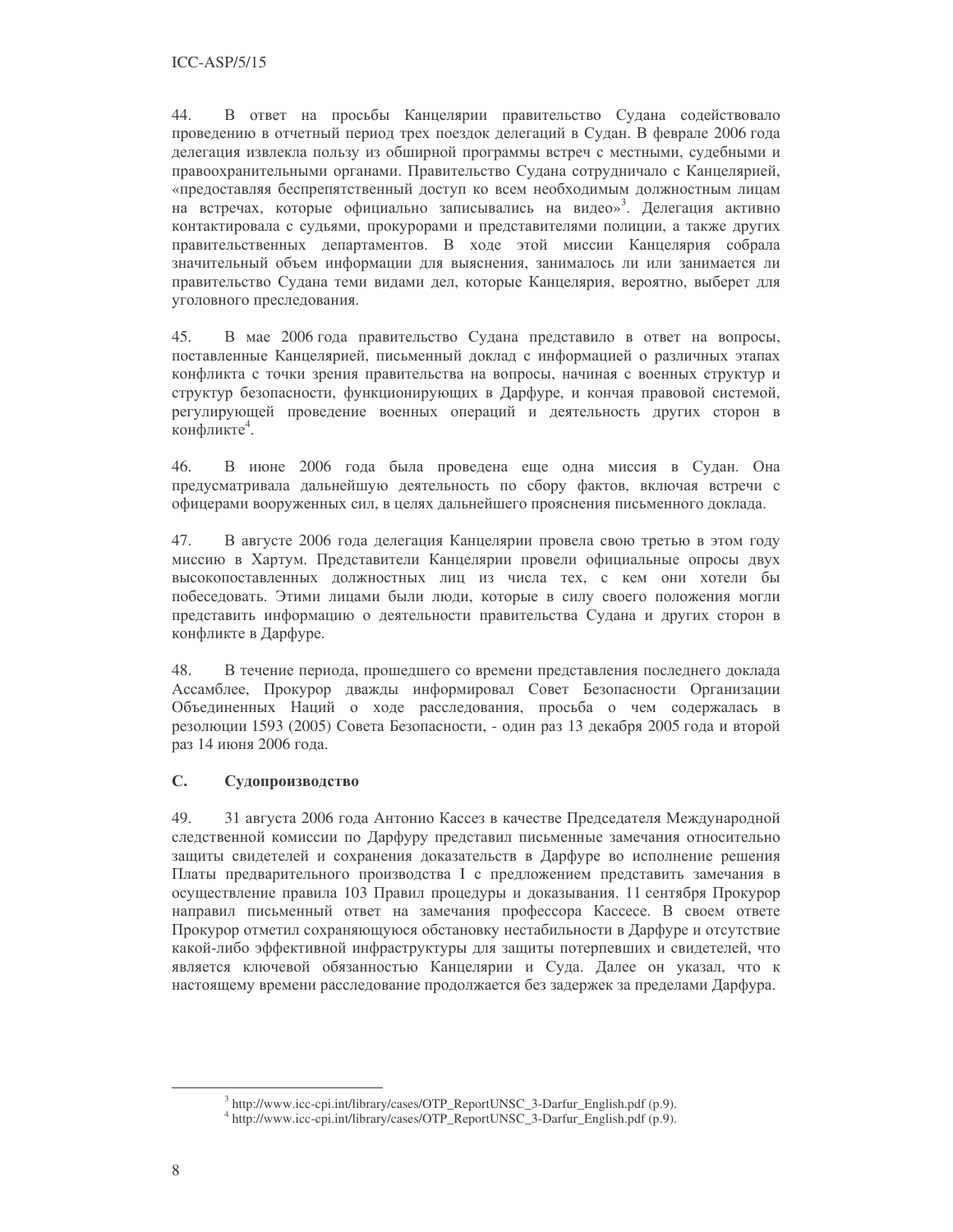#### D. Информационно-просветительская деятельность

 $50<sub>1</sub>$ В 2006 году Канцелярия Прокурора продолжала расширять свою информационно-просветительскую деятельность в рамках расследуемых ситуаций. Эта деятельность преследовала задачу и была организована с целью добиться поддержки и сотрудничества со стороны местных партнеров в деле проведения расследований. Канцелярия также сотрудничала с Секретариатом в осуществлении более широкой и более общей информационно-просветительской деятельностью.

#### $1.$ Демократическая Республика Конго

51. Канцелярия расширяла и развивала информационно-просветительскую деятельность в Демократической Республике Конго в координации, по мере необходимости, с Секретариатом, в частности в Киншасе и в районе Итури. Так, например, Канцелярия продолжала участвовать в инициативе «Интерактивное радио в интересах правосудия» - частной программе на радиоканале «Откровение» в Бунии, которая направлена на развитие диалога между общинами Итури, местными и национальными органами власти и Международным уголовным судом и местными судами. Кроме того, Канцелярия проводила регулярные информационные совещания для местных неправительственных организаций в Киншасе.

52. После ареста г-на Лубанги Канцелярия провела ряд пресс-конференций и организовала освещение на телевидении и радио ареста и работы Суда. 3-4 апреля 2006 года Прокурор посетил Киншасу, и в это время был выпущен пресс-релиз, был проведен ряд пресс-конференций и интервью и была организована конференция с участием неправительственных организаций. И, наконец, при подготовке слушаний для подтверждения обвинений по делу Лубанги для повышения информированности о судопроизводстве и работе Суда организовывались брифинги для прессы, радиопрограммы и публичные дебаты.

#### $2.$ Уганда

53. В 2006 году Канцелярия продолжала расширять свою информационнопросветительскую деятельность в северной части Уганды, распространяя информацию с помощью радиовещания, газет и других средств массовой информации.

54. В марте и июне 2006 года Канцелярия и Секретариат совместно организовывали практикумы в северной и восточной части Уганды для более чем 150 традиционных лидеров, 50 религиозных лидеров, более 120 представителей неправительственных организаций и более 60 представителей местных органов власти. Цель этих практикумов заключалась в передаче и получении информации о деятельности Суда и дальнейшем развитии устойчивых сетей и механизмов для более широкого распространения информации в рамках местных общин.

#### $\mathfrak{Z}$ . Дарфур, Судан

55. Канцелярия и Секретариат проводил оценки оптимальных методов охвата населения в Дарфуре. На начальном этапе информационно-просветительской деятельности была разработана стратегия установления связей, были выявлены проблемы возможности для проведения намеченной информационно- $\,$  M просветительской деятельности, а также целевые группы и потенциальные партнеры. Проведенная Судом предварительная оценка в области общественной информации и информационно-просветительской деятельности подтвердила, что эту деятельность в Судане следует осуществлять осторожно. Суд принял единую скоординированную стратегию, которая с учетом соображений безопасности потенциальных партнеров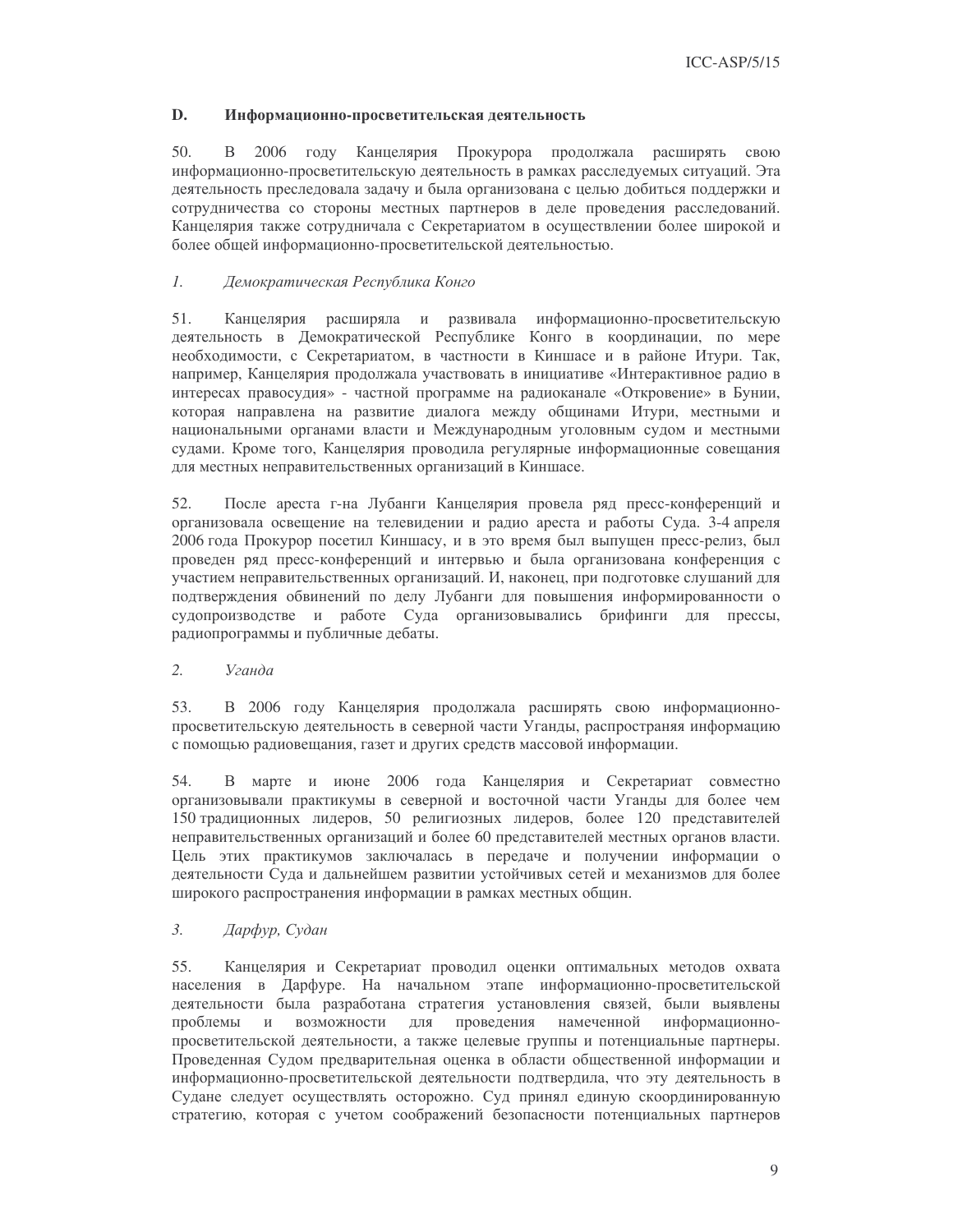будет по крайней мере частично оставаться конфиденциальной. Присущие этому процессу ограничения заставляют также придерживаться реалистичного подхода в отношении числа людей, которые могут быть фактически охвачены в краткосрочной перспективе. Деятельность по установлению связей сосредоточена на распространении базовой информации через международные средства массовой информации и другие имеющиеся средства.

#### E. Передачи и сообщения

56. Канцелярия Прокурора продолжала выполнять свои статутные обязательства по рассмотрению всех сообщений, которые она получает. В течение отчетного периода Канцелярии было направлено 665 сообщений. Из них 569 были сочтены явно выходящими за рамки юрисдикции Суда, в то время как остальные, заслуживающие, по оценке, дальнейшего анализа, находятся на различных этапах рассмотрения.

57. В настоящее время Канцелярия проводит интенсивный анализ пяти ситуаций. Канцелярия предоставляет широкой общественности информацию лишь о тех анализируемых ситуациях, которые были преданы огласке отправителями сообщений. Одна из этих ситуаций была передана Суду государством-участником (Центральноафриканской Республикой), а другая анализируется после поступления в Суд от государства-участника (Кот д'Ивуар) заявления о принятии юрисдикции Суда в отношении преступлений, совершенных на территории этого государства с 19 сентября 2002 года. Была организована одна поездка в Центральноафриканскую Республику, и Суд планирует организовать поездку в Кот д'Ивуар с целью дальнейшего анализа вопросов юрисдикции, приемлемости и интересов правосудия.

10 февраля 2006 года Канцелярия разместила на веб-сайте Суда обновленную 58. информацию о сообщениях, полученных Канцелярией Прокурора. Обновленная информация включает статистические данные о полученных сообщениях и информацию о процессе анализа. В тот же день Канцелярия предала гласности соображения, по которым она прекратила работу по двум ситуациям, являвшимся объектом интенсивного анализа: ситуации в Ираке и ситуации в Венесуэле. Что касается ситуации в Венесуэле, то имеющаяся информация не дает достаточных оснований считать, что предполагаемые преступления подпадают под юрисдикцию Суда<sup>5</sup>. В случае Ирака, в отношении которого юрисдикция Суда распространяется только на действия граждан государств-участников, имеющаяся информация дает достаточные основания полагать, что имело место ограниченное число случаев умышленных убийств и/или бесчеловечного обращения. Однако, как представляется, преступления, якобы совершенные гражданами государств-участников в Ираке, не превышают порогового уровня тяжести преступлений. Кроме того, Прокурор отметил, что хотя нет необходимости выносить заключение о дополняемости в свете заключения относительно тяжести, по каждому из соответствующих случаев началось национальное производство по делу<sup>6</sup>.

<sup>&</sup>lt;sup>5</sup> http://www.icc-cpi.int/library/ organs/otp/OTP\_letter\_to\_senders\_re\_Venezuela\_9\_February\_2006.pdf.

<sup>&</sup>lt;sup>6</sup> http://www.icc-cpi.int/library/organs/otp/OTP\_letter\_to\_senders\_re\_Iraq\_9\_February\_2006.pdf.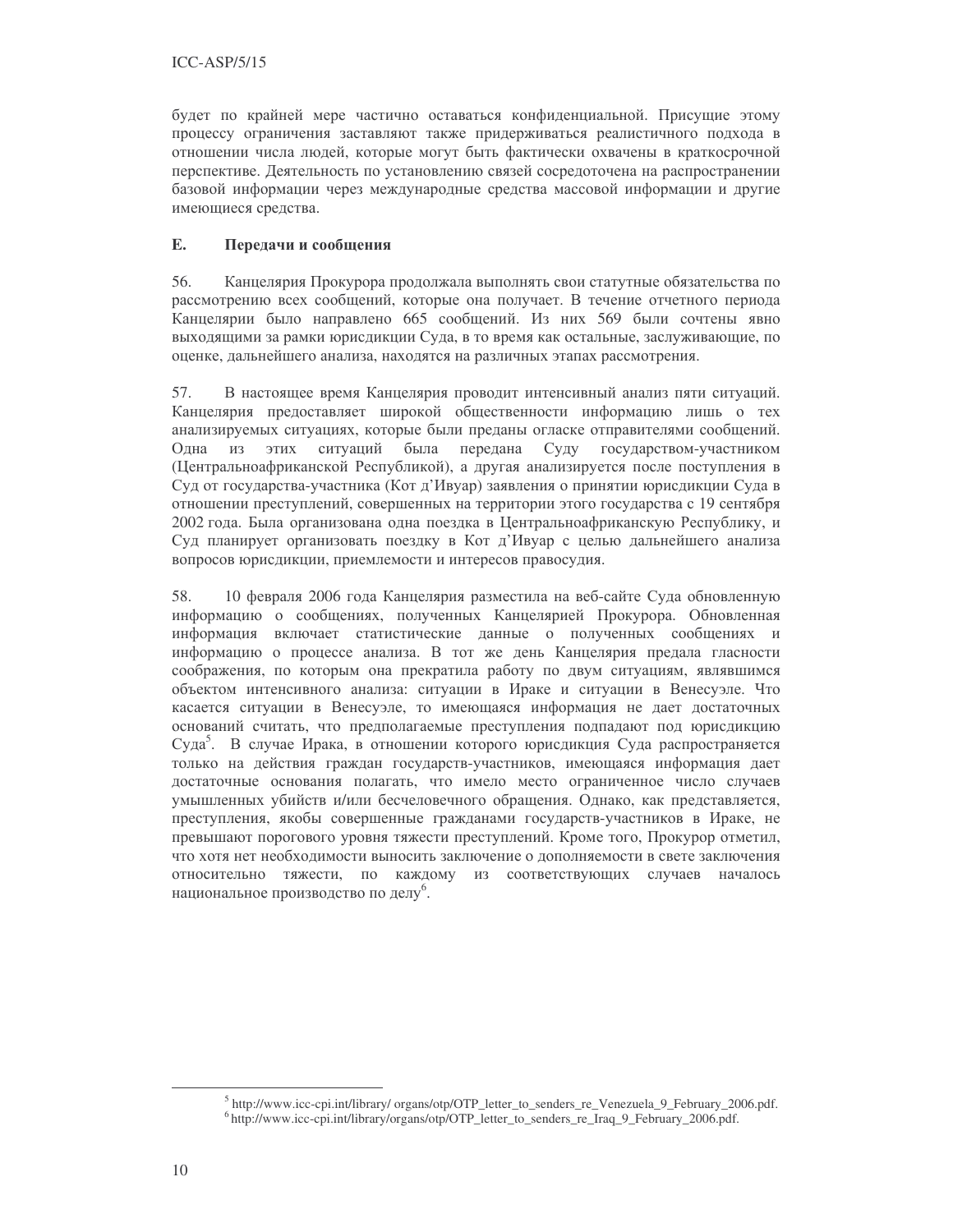#### $\mathbf{F}$ . Налаживание международного сотрудничества

#### $\mathcal{I}$ . Государства-участники

59. Канцелярия направила ряд уведомлений и просьб в связи с каждой из трех расследуемых ситуаций. Были направлены и получены многочисленные просьбы и увеломления. касающиеся Демократической Республики Конго. В рамках расследования, проводимого в Дарфуре, Канцелярия направила много просьб об оказании содействия. Что касается Уганды, то Канцелярия продолжала способствовать развитию конструктивного сотрудничества на основе сотрудничества с механизмами, созданными за двухлетний период проведения расследования. С момента раскрытия факта выдачи ордеров на арест Канцелярия провела много мероприятий, направленных на обеспечение регионального и международного сотрудничества в деле исполнения ордеров на арест.

Кроме того, Канцелярия заключила общие соглашения о сотрудничестве с 60. двумя государствами-участниками.

#### 2. Международные организации

61. За последний год Канцелярия Прокурора заключила целый ряд соглашений с программами, фондами и подразделениями системы Организации Объединенных Наций в соответствии со статьей 18 договорного Соглашения о взаимоотношениях между Судом и Организацией Объединенных Наций. В основном эти соглашения касаются опроса сотрудников и предоставления документации, имеющей отношение к проводимым Канцелярией расследованиям.

62. Канцелярия направила также большое число просьб Миссии Организации Объединенных Наций в Демократической Республике Конго (МООНДРК) в соответствии с Меморандумом о взаимопонимании между МООНДРК и Канцелярией Прокурора.

### $\mathfrak{Z}$ . Международная независимая комиссия Организации Объединенных Наций по расследованию

63. 21 декабря 2005 года Генеральный секретарь Организации Объединенных Наций направил Прокурору Суда письмо, в котором он сообщал о своем намерении назначить г-на Сержа Браммерца, заместителя Прокурора по расследованиям, главой Международной независимой комиссии по расследованию (МНКРООН) убийства бывшего премьер-министра Ливана Рафика Харири и просил Прокурора «освободить его на период в шесть месяцев для выполнения этой важной задачи». 22 декабря 2005 года после консультаций с государствами-участниками Прокурор согласился предоставить г-ну Браммерцу шестимесячный отпуск до 15 июля 2006 года. Решение основывалось на том убеждении, что это явится важным вкладом Суда в усилия других учреждений, направленные на укрепление международного правосудия.

64. 2 июня 2006 года Генеральный секретарь просил Прокурора предоставить г-ну Браммертцу дополнительный отпуск приблизительно на пять месяцев до 31 декабря 2006 года, с тем чтобы он мог продолжить свою работу в МНКРООН. После консультаций с государствами-участниками Прокурор информировал Генерального секретаря о том, что он одобрил продление отпуска г-на Браммерца до 31 декабря 2006 года. 19 июля 2006 года Генеральный секретарь информировал Совет Безопасности о своем намерении продлить срок действия мандата г-на Браммерца до 31 декабря 2006 года.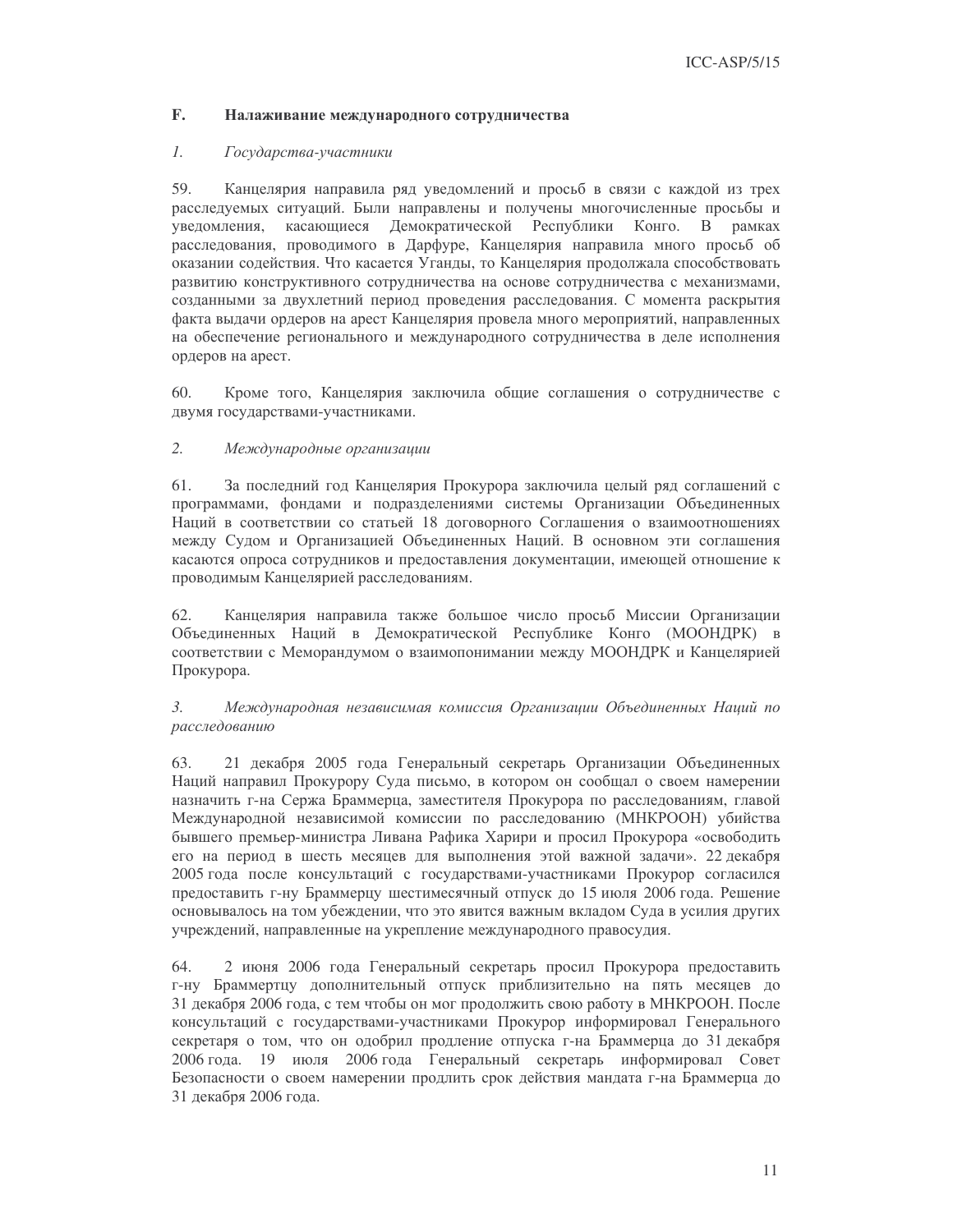#### G. Стратегическое планирование

65. В начале 2006 года Канцелярия провела десять совещаний для сотрудников, одно пленарное совещание и несколько совещаний для старшего руководящего состава по вопросам стратегического планирования. В результате этих совещаний была разработана Стратегия преследований на 2007-2009 годы, которая была также согласована со Стратегическим планом всего Суда. В Стратегии преследований ставится пять задач, которые будут предопределять всю деятельность подразделений Канцелярии и определять способы достижения подразделениями Канцелярии своих целей к концу 2009 года. Ниже приводятся эти пять задач:

- 1. проведение четырех-шести целенаправленных и беспристрастных расследований по делам лиц, несущим главную ответственность за совершенные преступления в нынешних или будущих ситуациях;
- 2. дальнейшее улучшение качества преследований с целью завершения двух оперативных судебных разбирательств;
- 3. во всех ситуациях обеспечение необходимых видов сотрудничества в целях содействия проведению эффективных расследований и успешному осуществлению операций по аресту;
- 4. непрерывное совершенствование методов взаимодействия Канцелярии с потерпевшими и отстаивания их интересов;
- 5. налаживание различных форм сотрудничества с государствами и организациями с целью максимизации вклада Канцелярии в борьбу с безнаказанностью и предупреждение преступлений.

#### IV. Секретариат Суда

66. Секретариат оказывал судебную и административную поддержку всем органам Суда и выполнял свои конкретные задачи в областях, касающихся потерпевших, свидетелей, защиты и информационно-просветительской деятельности. На местах работа Секретариата концентрировалась на оказании административной поддержки группам как Секретариата Суда, так и Канцелярии Прокурора, а также на проведении мероприятий с целью выполнения его конкретных задач в таких областях, как информация и просвещение, защита, потерпевшие и свидетели. В штаб-квартире Секретариат предоставлял Суду услуги, обеспечивая необходимую поддержку текущего судопроизводства.

67. 6 мая 2006 года Президиум одобрил окончательный текст Регламента Секретариата. В нем рассматриваются ключевые вопросы, как-то судопроизводство в Суде, задачи Секретаря применительно к потерпевшим и свидетелям и вопросы, касающиеся адвокатов, юридического представительства и содержания под стражей.

#### $\mathbf{A}$ . Операции на местах

68. В целях обеспечения эффективного надзора и координации деятельности Суда на местах Секретариат Суда создал Секцию операций на местах. Оказывая поддержку операциям на местах, Секция тесно взаимодействует с Канцелярией Прокурора.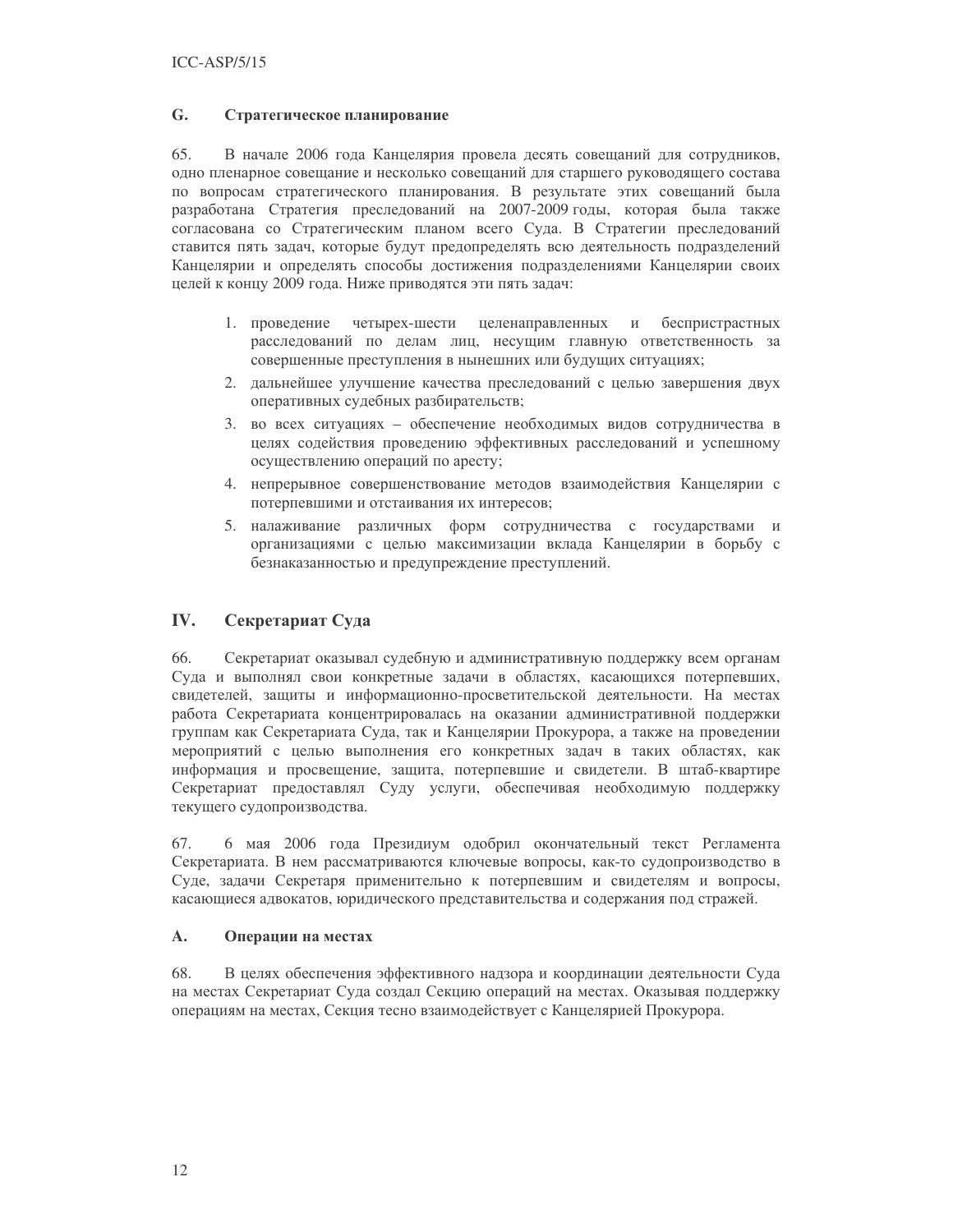69. Началось осуществление мероприятий по удовлетворению конкретных потребностей персонала на местах, разрабатываются и осуществляются надлежащие договоры, обеспечивается медицинское и социальное страхование и организуется подготовка кадров, учитывающая потребности на местах. Что касается мероприятий Секретариата по линии здравоохранения, то главными приоритетами в этой области являются поездки и тропическая медицина.

 $70.$ Секретариат подготавливал регулярные оценки угроз, обеспечивал соблюдение норм безопасности на местах и налаживал и укреплял сотрудничество с другими субъектами по вопросам конкретной поддержки мер по обеспечению безопасности. Были созданы механизмы по обеспечению того, чтобы режим информационной безопасности распространялся на данные, собираемые и обрабатываемые в ходе поездок на места.

 $71.$  $T_{\text{TO}}$ касается зашиты потерпевших, T<sub>O</sub> Секретариат обеспечивал функционирование существующих систем защиты свидетелей и своих структур оперативной поддержки в Демократической Республике Конго и Уганде. По мере необходимости, такие системы и структуры адаптировались с учетом новых потребностей. Что касается Дарфура, Судан, то для него в настоящее время разрабатываются структуры поддержки и защиты.

#### **B.** Информационно-просветительская деятельность

 $72.$ Секретариат является органом, несущим главную ответственность за информационно-просветительскую деятельность Суда. За отчетный период в Демократической Республике Конго было проведено 16 рабочих и информационных совещаний с участием 1 300 человек. В Уганде было организовано 14 рабочих совещаний и семинаров, в которых приняли участие 700 человек. В этих мероприятиях участвовали эксперты из Секции по вопросам участия потерпевших и возмещения им ущерба, Секции общественной информации и документации, Секции поддержки защиты и, когда это было возможно и необходимо, сотрудники Канцелярии Прокурора. Секретарь лично посетил Чад в период 26-29 марта 2006 года, где он встречался с представителями гражданского общества, средств массовой информации и учреждений и программ Организации Объединенных Наций. За период с 3 по 7 апреля 2006 года он провел в Уганде встречи с местными традиционными и религиозными лидерами, представителями неправительственных организаций, журналистами и должностными лицами Организации Объединенных Наций.

73. Информационно-просветительская деятельность включала двусторонние совещания, рабочие совещания, семинары и курсы подготовки, которые учитывали особые потребности участников. Что касается аудитории, то она включала широкую общественность, представителей неправительственных организаций, местных, традиционных и религиозных лидеров, судей и других должностных лиц Судебных органов, юристов, сотрудников Организации Объединенных Наций, студентов и т.д. Распространялись различные информационно-просветительские материалы, включая основные юридические документы и публикацию «Понимание работы МУС». Среди представителей юридических кругов и преподавателей и учащихся факультетов права как в Демократической Республике Конго, так и в Уганде было распространено около 500 экземпляров основных юридических документов. Распространялись также информационные материалы и стандартные бланки заявлений на участие в судопроизводстве или получение возмещения.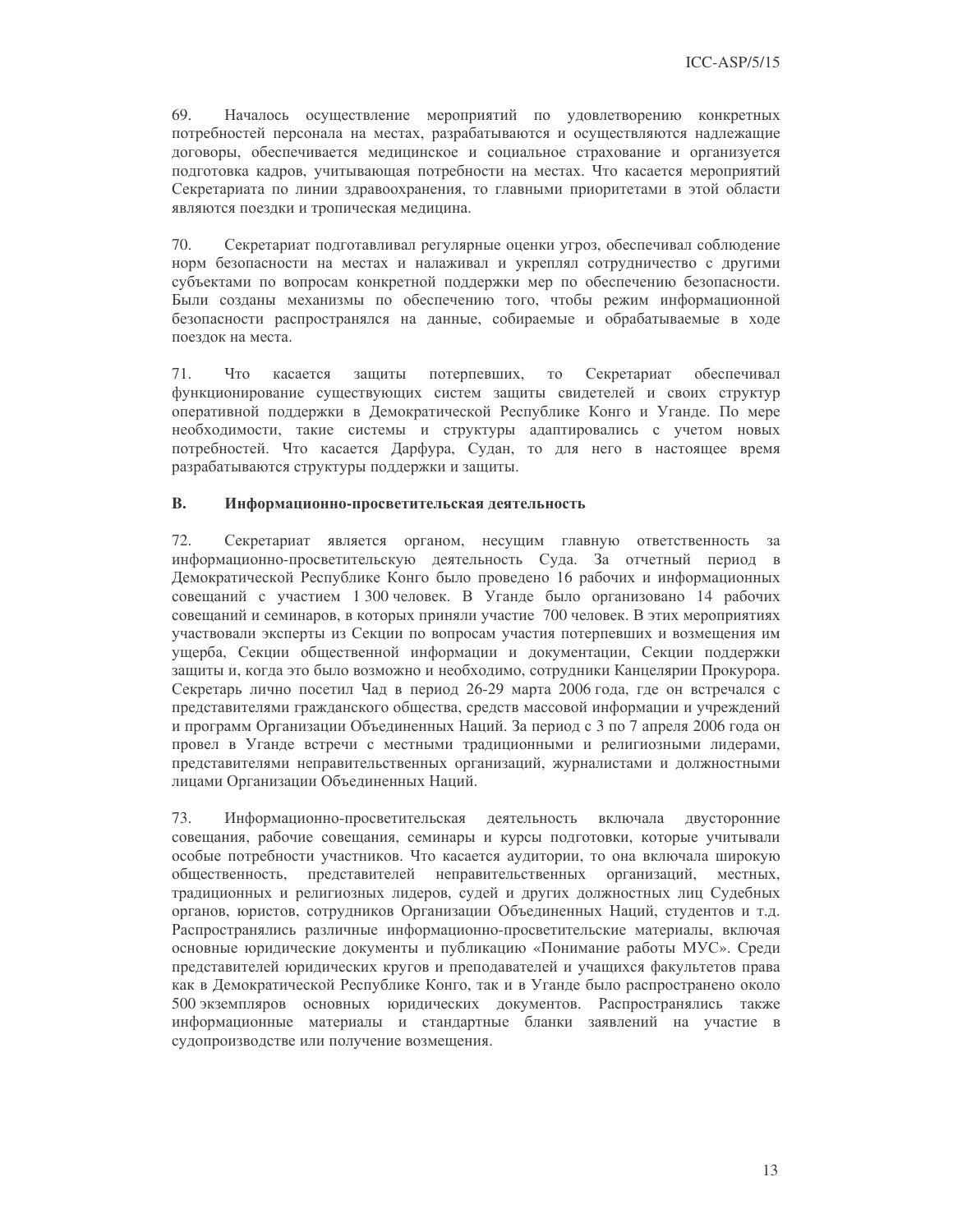74. Информационно-просветительская деятельность Суда поддерживается за счет присутствия на местах преданного своему делу персонала, осуществляющего информационно-просветительские мероприятия как в Демократической Республике Конго, так и в Уганде. Продолжалось развитие сетей надежных посредников с целью выхода на группы местного населения и потерпевших и информирования их. Путем налаживания партнерских отношений с местными радиостанциями в отдаленных районах Суд повышал эффективность своих мероприятий по информированию местного населения, затрагиваемого расследуемыми ситуациями. Кроме того, Суд распространял информацию через местные газеты и публикации.

#### $\mathbf{C}$ . Зашита

75. Управление публичных адвокатов защиты функционирует и оказывает необходимое содействие группам защиты в соответствии с Римским статутом и Правилами процедуры и доказывания. К настоящему времени в список адвокатов, составленный в соответствии с Правилами процедуры и доказывания, включено 152 человека. За период с 31 мая по 1 июня 2006 года 100 адвокатов из этого списка участвовали в консультациях с Судом благодаря семинару, организованному для адвокатов в Гааге. Секретариат Суда инициировал процесс назначения Комиссара, ответственного за дисциплинарные расследования поведения адвокатов, и содействует отбору членов дисциплинарных комиссий.

#### D. Потерпевшие

76. Секретариат подготовил пересмотренный стандартный бланк заявления на участие потерпевших в судопроизводстве и стандартный бланк заявления на возмещение ущерба потерпевшим, оба из которых были утверждены Президиумом. Секретариат апробировал эти документы на местах и получил и обработал заявления на участие в судебном процессе от ряда потерпевших.

77. Для обеспечения эффективного участия потерпевших в судопроизводстве было создано Управление публичных адвокатов потерпевших. Это Управление является независимым органом, который оказывает поддержку и содействие потерпевшим и их юридическим представителям.

#### E. Помещения

78. Получив от принимающего государства уведомление о том, что Евроюст не освободит, как это ожидалось, крыло «В» здания «Арк», Суд встал перед необходимостью нахождения дополнительных временных помещений. В июле 2006 года Суд перевел часть своих сотрудников в здание «Хофторен» в центре Гааги в качестве временного решения данной проблемы до тех пор, пока не будут возведены из конструкций новые здания, обеспечивающие решение проблемы сборных долгосрочного размещения Суда. Суд планировал переехать в здания, построенные из сборных конструкций, в 2007 году, однако перед самым представлением годового бюджета принимающее государство сообщило Суду о том, что строительство зданий из сборных конструкций может быть отложено. Принимающее государство предоставило Суду дополнительные офисные помещения в здании «Хофторен», однако проблема наличия достаточных временных помещений продолжает обостряться.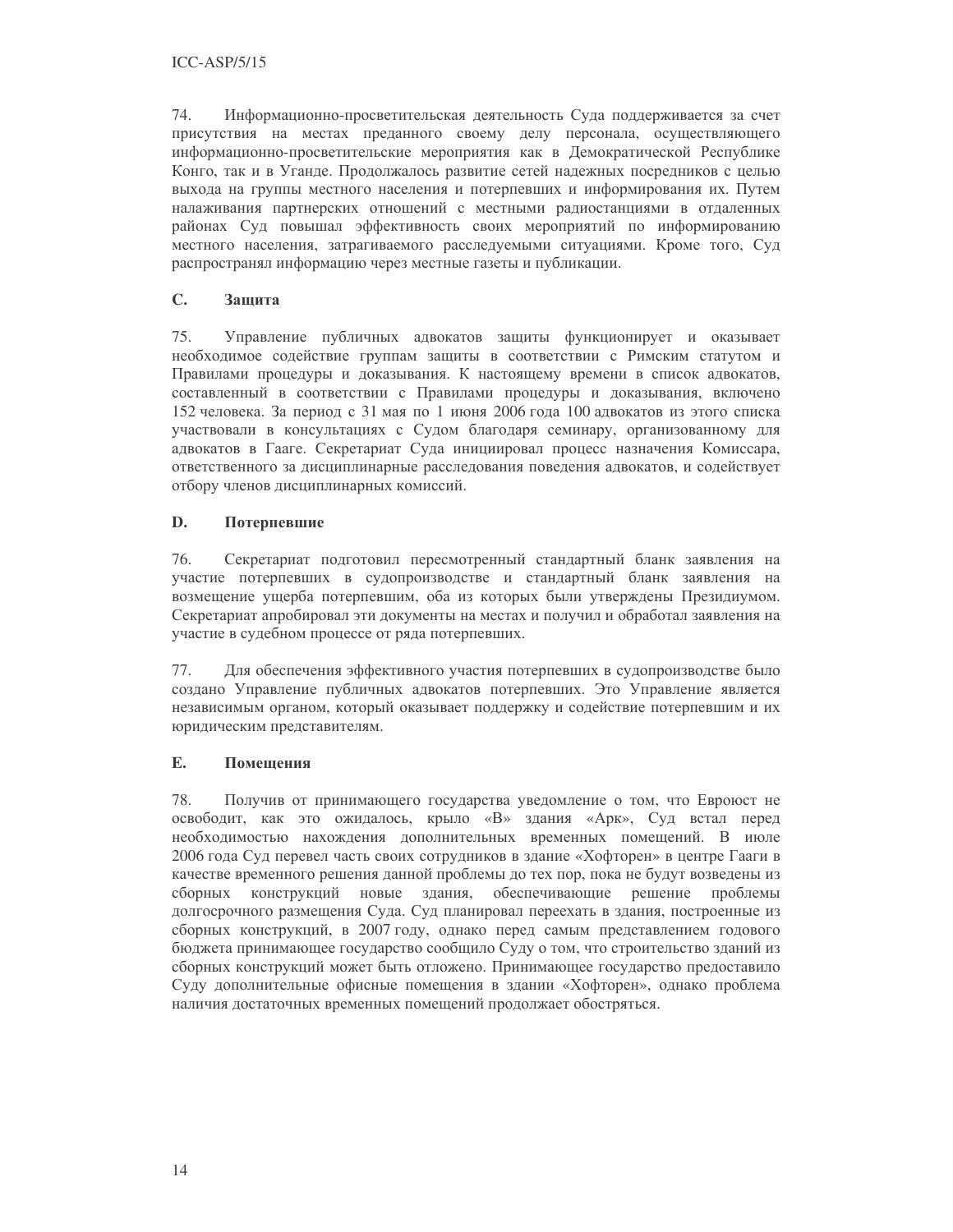79. В апреле 2006 года Суду была предоставлена лицензия на второй зал судебных заседаний, и таким образом он будет иметь два полностью оборудованных зала судебных заседаний и один зал для предварительного производства. В примыкающим к залам заседаний Центре Суда для средств массовой информации имеется зал для прессконференций и помещение для подготовки и отправки срочных новостей. Центр для средств массовой информации впервые использовался во время первоначальной явки в Суд Томы Лубанги Дийло.

80. В 2006 году в Центр содержания под стражей поступил первый заключенный г-н Лубанга. В соответствии с Меморандумом о взаимопонимании между Судом и Специальном судом по Сьерра-Леоне в Центре содержания под стражей содержится также г-н Чарлз Тейлор.

81. По просьбе Бюджетно-финансового комитета Суд рассмотрел свои внутренние механизмы руководства деятельностью, касающейся постоянных помещений.

#### F. Администрация

В отчетный период Секретариат Суда продолжал предоставлять Суду 82. соответствующие услуги, в частности занимался внедрением административной системы и системы управления документацией. Эти системы используются для обеспечения цифровой записи слушаний и электронного управления подготовкой стенограмм, что способствует повышению эффективности и точности информации. В соответствии с решением Палаты предварительного производства I Секретариат предоставил г-ну Лабанге и его группе защиты компьютерную технику, программное обеспечение и поддержку и обучил их пользованию ими.

83. Секретариат также расширил использование системы управления судопроизводством, включив в состав пользователей защиту, потерпевших и свидетелей. В настоящее время программное обеспечение TRIM, предназначенное для хранения данных, используется половиной сотрудников Суда.

84. В качестве органа, ответственного за несудебные аспекты администрации, Секретариат Суда продолжал внедрять глобальную систему управления записями и документами и систему административного планирования и планирования судебных ресурсов организации (ПОР). К настоящему времени система ПОР действует и обслуживает такие направления работы, как закупки, бюджет, выплата зарплаты и организация поездок. В настоящее время внедряются более сложные функции, а именно система электронного найма сотрудников, система сбора деловой информации и система управленческой информации.

85. Чрезвычайно важно поддерживать высокие этические стандарты. Для сотрудников были разработаны специальные курсы подготовки по вопросам этики и порядочности, а также межкультурного общения. В соответствии с Правилами о персонале были созданы и приступили к работе Дисциплинарный консультативный совет и Апелляционный совет.

#### G. Налаживание международного сотрудничества

86. Секретариат заключил соглашение с принимающим государством о содействии функционированию Суда в вопросах содержания под стражей и перевозки подозреваемых. Он участвовал также в переговорах, проводившихся с целью заключения других международных соглашений Суда.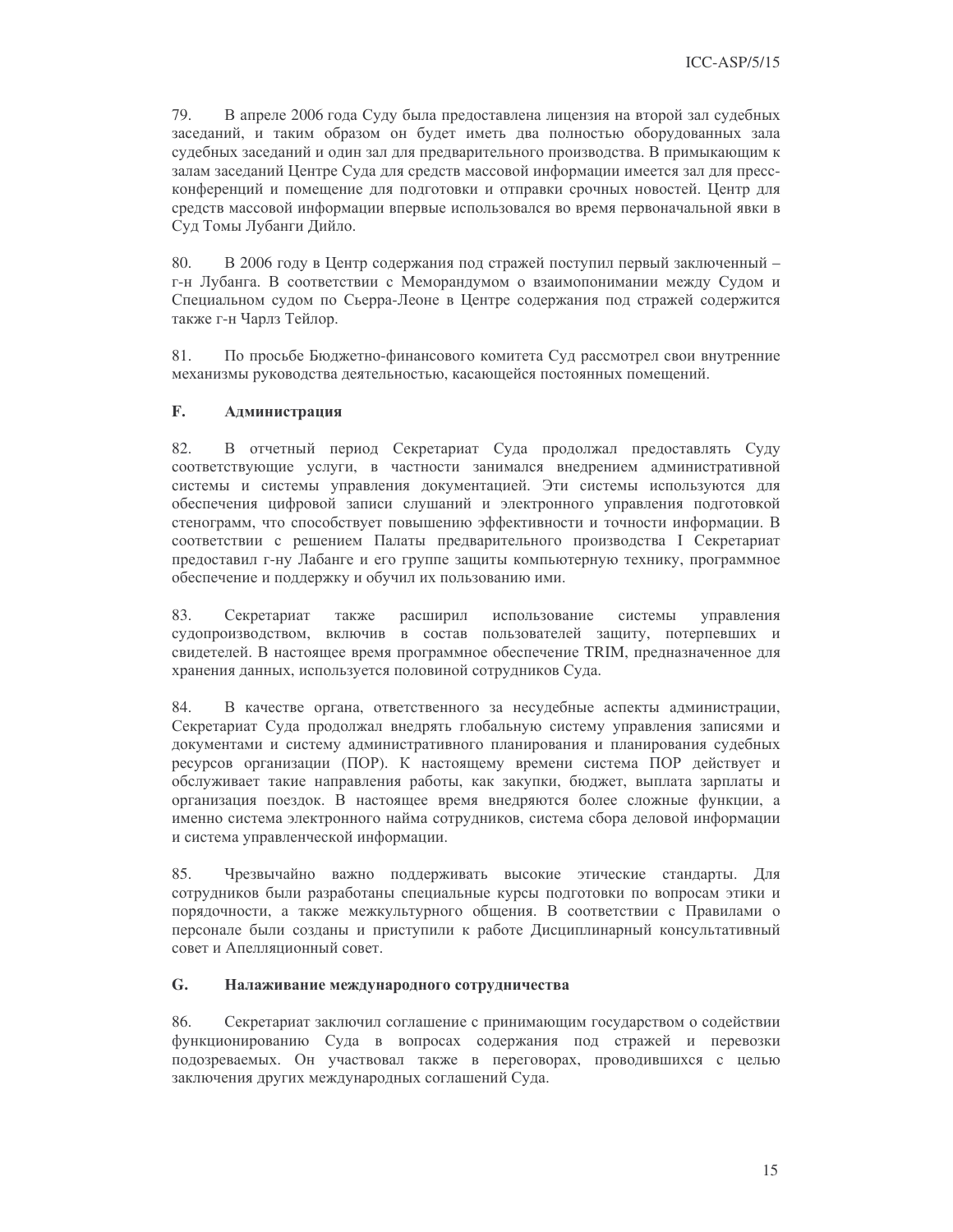87. В целях укрепления сотрудничества с другими компонентами формирующейся системы международного правосудия 2-3 марта 2006 года в Женеве было проведено ежегодное совещание секретарей Специальных трибуналов, Специального суда по Сьерра-Леоне и МУС. Секретарь поддерживал также на регулярной основе диалог с неправительственными организациями и Организацией Объединенных Наций.

#### $V_{\star}$ Деятельность, в которой участвуют все подразделения Суда

#### $\mathbf{A}$ . Стратегическое планирование

88. В начале 2006 года Суд принял первый вариант своего Стратегического плана. План содержит общую основу деятельности Суда на последующие десятилетия, и особое внимание в нем уделяется задачам на ближайшие три года. С помощью этого Плана Суд намерен четко определить направления своей будущей деятельности, обеспечить непрерывную координацию своих мероприятий, продемонстрировать свою транспарентность и еще более укрепить свои отношения с государствами-участниками и другими субъектами.

89. Как указано в Стратегическом плане, миссия Суда заключается в следующем: «В качестве независимого судебного учреждения в рамках формирующейся системы международного правосудия Международный уголовный суд будет:

- справедливо, эффективно и беспристрастно расследовать, осуществлять преследование и проводить судебные разбирательства по наиболее серьезным преступлениям;
- $\bullet$ действовать на транспарентной и эффективной основе; и
- способствовать глубокому уважению и осуществлению международного  $\bullet$ уголовного правосудия, предупреждению преступлений и борьбе с безнаказанностью».

90. Для выполнения этой миссии в Стратегическом плане ставятся три стратегические цели: обеспечение высокого качества правосудия, превращение Суда в широко признанное и пользующееся надлежащей поддержкой учреждение, а также образцовую публичную администрацию. Тридцать стратегических задач включают подробное описание элементов мер, которые должны быть приняты для достижения этих целей.

91. Суд представил Стратегический план Бюджетно-финансовому комитету на шестой сессии Комитета в апреле 2006 года. Комитет отметил, что План «действительно согласуется с собственными рекомендациями Комитета, вынесенными на предыдущих сессиях», и «согласился с тем, что он должен послужить превосходной основой для руководства деятельностью Суда и поддержания дисциплины»<sup>7</sup>. Комитет «согласился с мнением Суда о важности того, чтобы основную ответственность за реализацию Стратегического плана по-прежнему нес сам Суд и чтобы он пользовался поддержкой государств-участников»<sup>8</sup>. На этой основе Суд представил Стратегический план государствам-участникам, в том числе через находящуюся в Гааге Рабочую группу Бюро Ассамблеи и Группу друзей Суда и учел в нем поступившие от них отклики. Суд, кроме того, поддерживал аналогичный диалог с другими ключевыми партнерами, в частности, с организациями гражданского общества. Суд представил Ассамблее отдельный доклад по Стратегическому плану.

 $^7$  Доклад Бюджетно-финансового комитета о работе его шестой сессии (ICC-ASP/5/1), пункт 55.

<sup>&</sup>lt;sup>8</sup> Доклад Бюджетно-финансового комитета о работе его шестой сессии (ICC-ASP/5/1), пункт 56.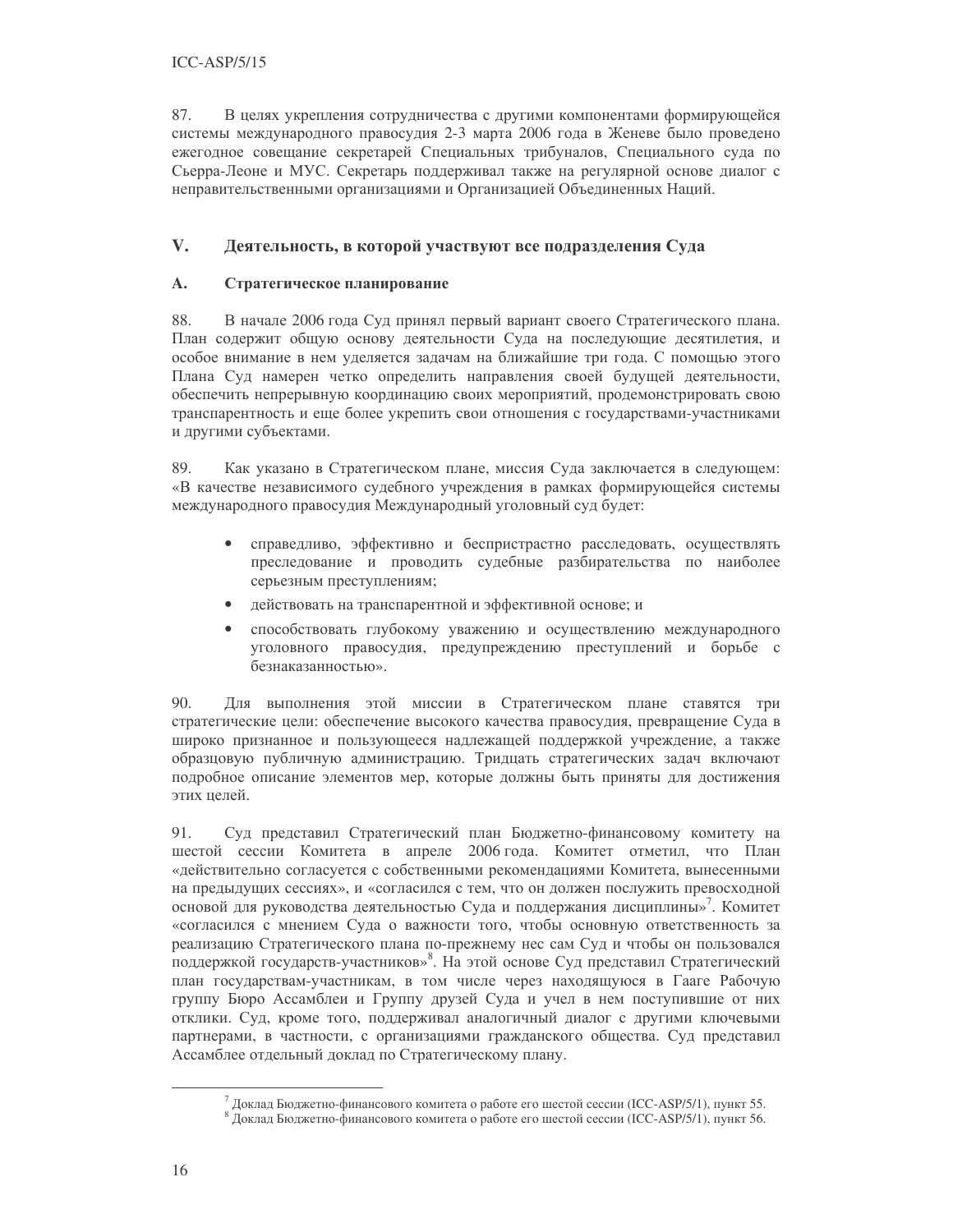92. Суд приступил к осуществлению Стратегического плана. Вместе с Планом были разработаны стратегии содействия достижению целей Суда, включая Стратегию преследования. Суд представил Ассамблее доклады о стратегиях в области информационно-просветительской информационных деятельности  $\,$   $\,$   $\,$  $\overline{M}$ коммуникационных технологий.

93. Одним из основных инструментов осуществления Плана на ежегодной основе будет являться бюджет Суда. В предложенном бюджете на 2007 год в каждой программе и подпрограмме указываются стратегические задачи Суда, выполнению которых они способствуют. Затем каждая задача увязывается с предполагаемыми результатами и показателями деятельности за 2007 год.

94. В рамках процесса стратегического планирования Суд разработал также Модель численности персонала Суда. Эта Модель является инструментом планирования, который помогает Суду согласовывать объем ресурсов со стоящими перед ним задачами, а также прогнозировать будущие потребности. Модель может использоваться для подготовки сценариев, показывающих, какой объем кадровых ресурсов будет необходим для определенного количества расследований, судебных разбирательств и апелляций. Модель может использоваться также для распределения деятельности Суда во времени и выявления любых проблем, возникающих по причине нехватки или избытка людских ресурсов. Суд представит Модель и подготовленные с ее помощью сценарии Комитету на его седьмой сессии в октябре 2006 года.

#### **B.** Налаживание международного сотрудничества

95. В отчетный период приоритетной задачей Суда являлось развитие необходимого сотрудничества с государствами, международными организациями и гражданским обществом.

96. Что касается сотрудничества государств-участников, то в части 9 Римского статута предусмотрена правовая основа оказания различной судебной помощи, включая арест и предоставление лиц в распоряжение Суда, и осуществления сотрудничества в других формах. Соглашения о сотрудничестве также способствуют оказанию поддержки Суду. В отчетный период Суд продолжал переговоры с государствами-участниками относительно приведения в исполнение приговоров и перемещения в другие места свидетелей. С принимающим государством было заключено соглашение об использовании дипломатической почты. Вскоре будет заключено Соглашение о штаб-квартире. Кроме того, Канцелярия Прокурора и Секретариат заключили упомянутые выше соглашения по вопросам, касающимся работы этих органов.

97. Суд продолжал опираться в своей работе на договорное Соглашение о взаимоотношениях, заключенное с Организацией Объединенных Наций в 2004 году. Суд и Организация Объединенных Наций сотрудничали в осуществлении оперативной деятельности на местах, а также обсуждали вопросы сотрудничества в своих штабквартирах. В развитие совещаний, проведенных в Нью-Йорке в июле 2005 года, 23-24 января 2006 года был проведен ряд новых совещаний с участием должностных лиц Организации Объединенных Наций и Суда. 12 апреля 2006 года штаб-квартиру Суда посетил Генеральный секретарь Организации Объединенных Наций. В августе 2006 года был представлен второй годовой доклад Суда Организации Объединенных Наций, и в октябре сего года Председатель Суда представит доклад Генеральной Ассамблее Организации Объединенных Наций.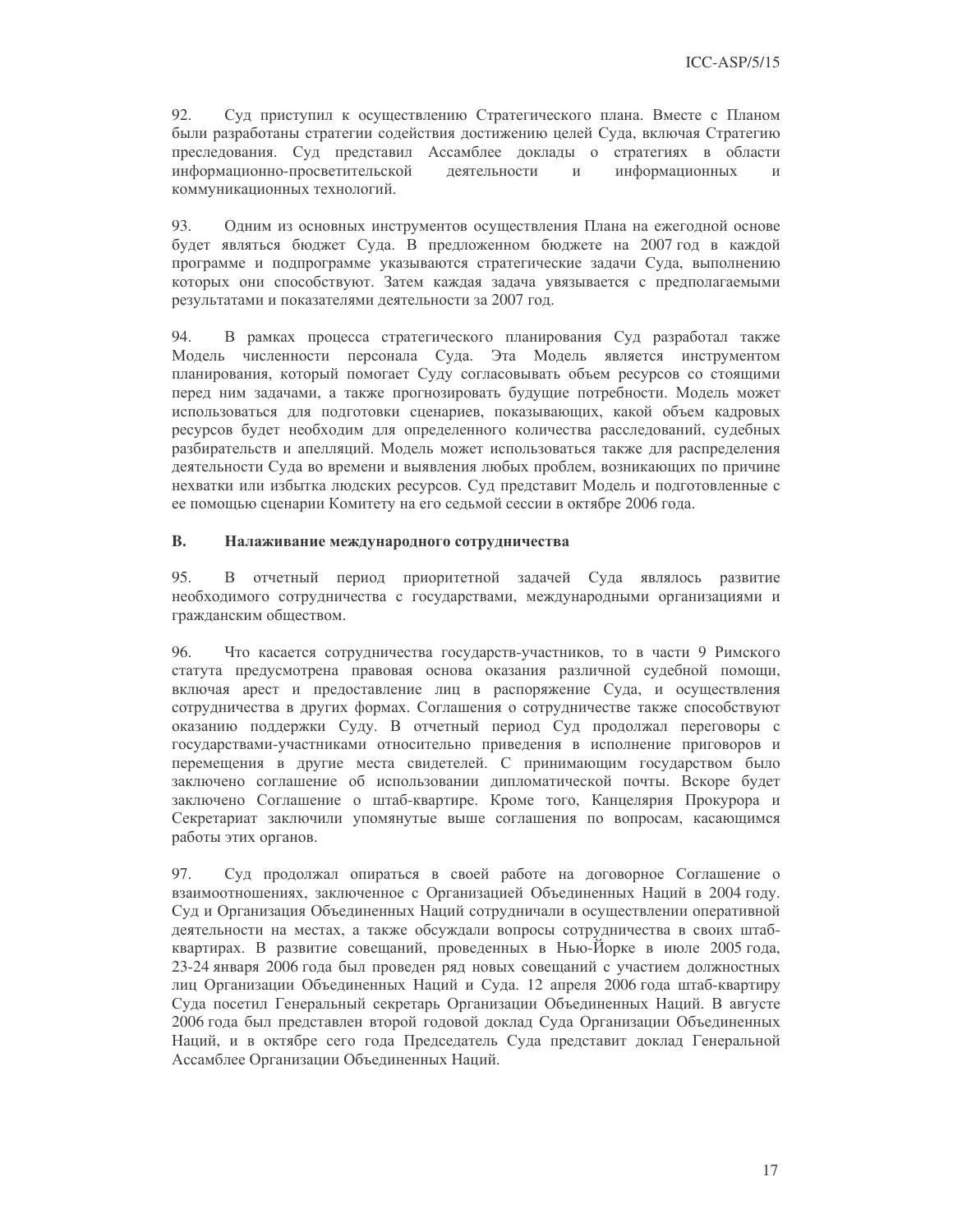98. После одобрения Ассамблеей предложения о создании Бюро по связи Суда в Нью-Йорке Суд начал процесс найма руководителя Бюро. Была создана Комиссия по найму в составе представителей всех органов Суда и одного представителя государствучастников. После рассмотрения кандидатур Комиссия назначила руководителем Бюро по связи г-жу Сокорре Флорес Лиеру. Г-жа Флорес Лиера приступила к исполнению своих обязанностей в начале сентября 2006 года.

99. Одновременно с отбором кандидатов на должность руководителя Бюро Суд начал подыскивать в Нью-Йорке помещения для размещения Бюро. Государстваучастники через свои постоянные представительства в Нью-Йорке оказывали Суду помощь в этом вопросе. Суд установил также связь с Организацией Объединенных Наций, с тем чтобы договориться о доступе сотрудников Бюро по связи к помещениям Организации Объединенных Наций и о возможности их участия в совещаниях. Основные задачи Бюро в 2007 году будут заключаться в фактическом создании Бюро, определении и установлении отношений с участниками сети оперативных контактов в рамках Организации Объединенных Наций и определение и закрепление четкой иерархии полномочий, а также процедур принятия решений совместно со штабквартирой.

100. 10 апреля 2006 года Суд заключил соглашение о сотрудничестве с Европейским союзом. Это соглашение охватывает такие вопросы, как обмен информацией, безопасность, дача свидетельских показаний сотрудниками аппарата Европейского союза и сотрудничество между Европейским союзом и Канцелярией Прокурора. В целях содействия сотрудничеству и оказанию помощи соглашение предусматривает налаживание регулярных контактов между Судом и Европейским союзом и создание Координационного центра Европейского союза по Суду.

Суд продолжал переговоры с целью заключения соглашения о сотрудничестве с 101. Африканским союзом. В настоящее время эти переговоры находятся на продвинутой стадии, и Суд намерен вскоре заключить его. В июне 2006 года Председатель и Прокурор Суда участвовали в совещании Совета по миру и безопасности Африканского союза в Аддис Абебе, Эфиопия. Находясь в Аддис Абебе, они встречались с Его Превосходительством Альфа Умаром Конаре, Председателем Комиссии Африканского союза.

 $102.$ Суд вступил также в конечную стадию переговоров по соглашению о сотрудничестве с Азиатско-африканской юридической консультативной организацией.

103. 29 марта 2006 года Суд подписал соглашение с Международным комитетом Красного креста (МККК), регулирующее посещения МККК в соответствии с юрисдикцией Суда лиц, лишенных свободы. МККК 28 и 29 июня 2006 года согласно этому соглашению впервые посетил Центр содержания под стражей Суда.

В качестве составной части формирующейся системы международного 104. правосудия Суд оказывал также содействие другим учреждениям этой системы. 29 марта 2006 года судья А. Раджа Н. Фернандо, являвшийся в то время Председателем Специального суда по Сьерра-Леоне (СССЛ), направил письмо Председателю Суда судье Филиппу Киршу с просьбой использовать средства и возможности Суда для проведения судебного разбирательства по делу Чарлза Тейлора в Гааге. Суд запросил мнения государств-участников по этому вопросу. Впоследствии Ассамблея сообщила Суду о своем согласии удовлетворить просьбу Специального суда при условии, что все расходы будут оплачены заранее СССЛ и что соответствующие договоренности не нанесут вреда функционированию Суда. 13 апреля 2006 года Суд и СССЛ подписали Меморандум о взаимопонимании, в котором излагаются условия, предложенные Ассамблеей. Г-н Тейлор был переведен 20 июня 2006 года в Центр содержания под